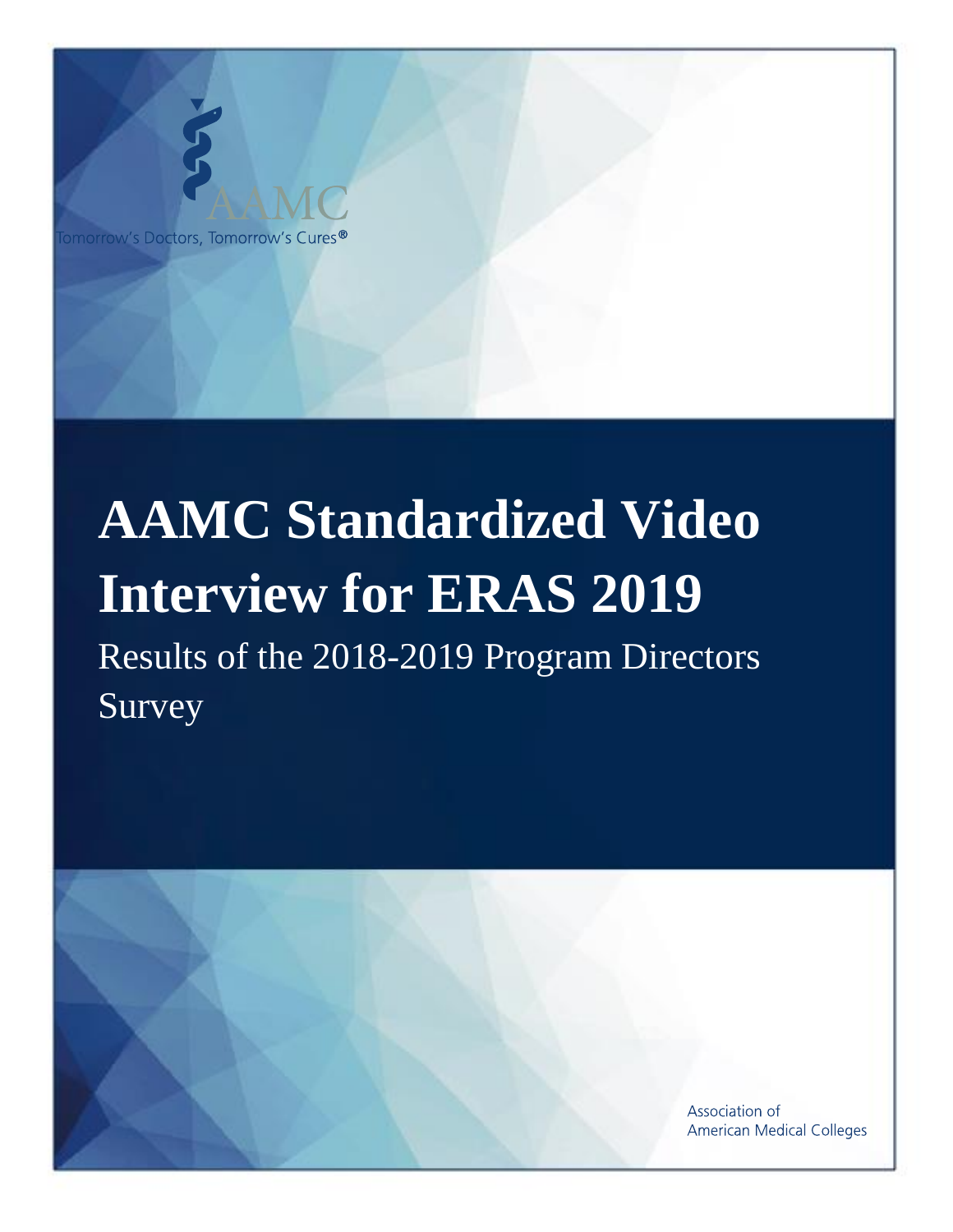# AAMC Standardized Video Interview (SVI) for ERAS 2019 Results of the 2018-2019 Program Directors Survey

Association of American Medical Colleges Washington, D.C.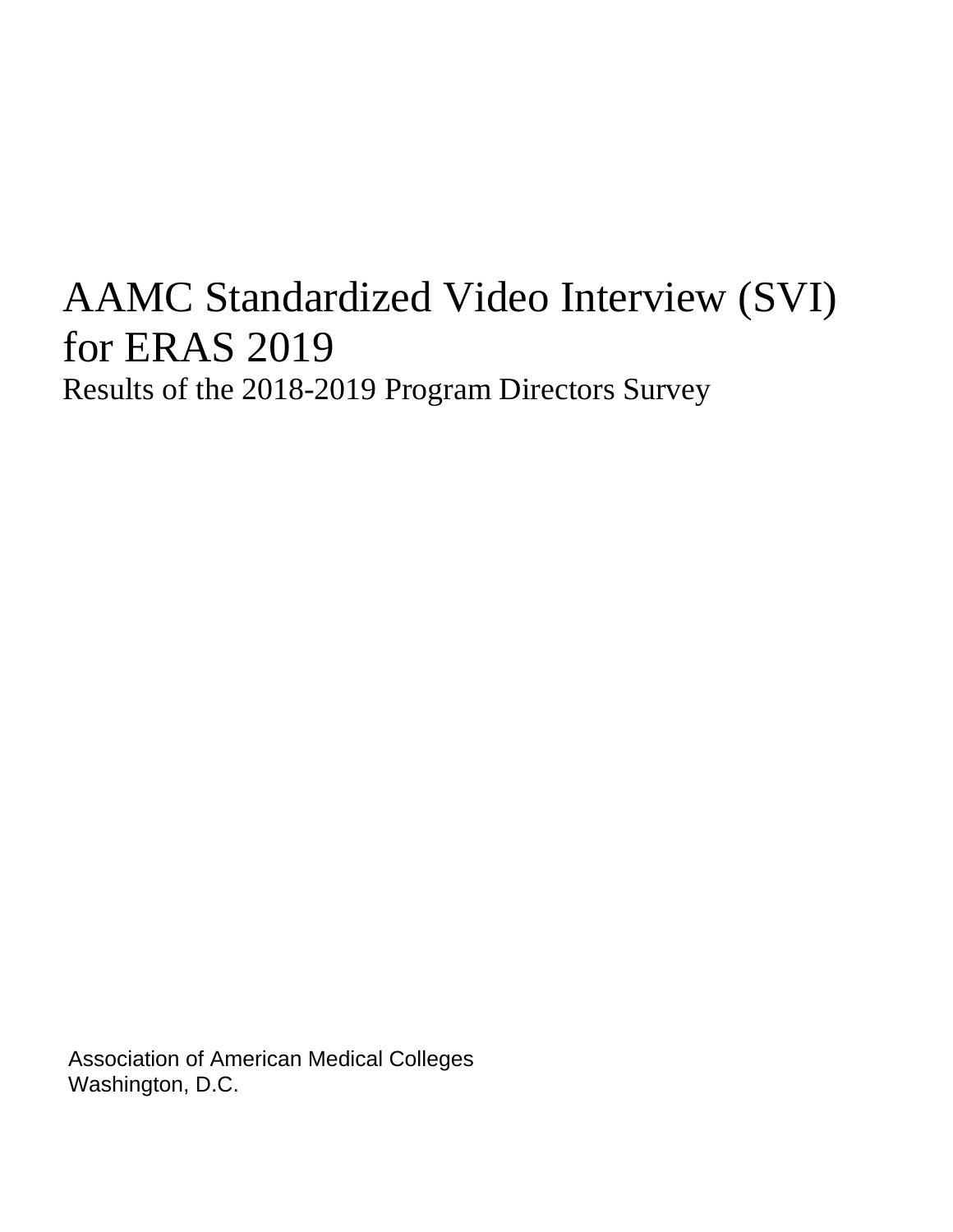The Association of American Medical Colleges serves and leads the academic medicine community to improve the health of all. [aamc.org](http://aamc.org/)

© 2019 Association of American Medical Colleges. May not be reproduced or distributed without prior written permission. To request permission, please visit  $\frac{a_{\text{anc.org}}}{91514/\text{reproductions.html}}$ .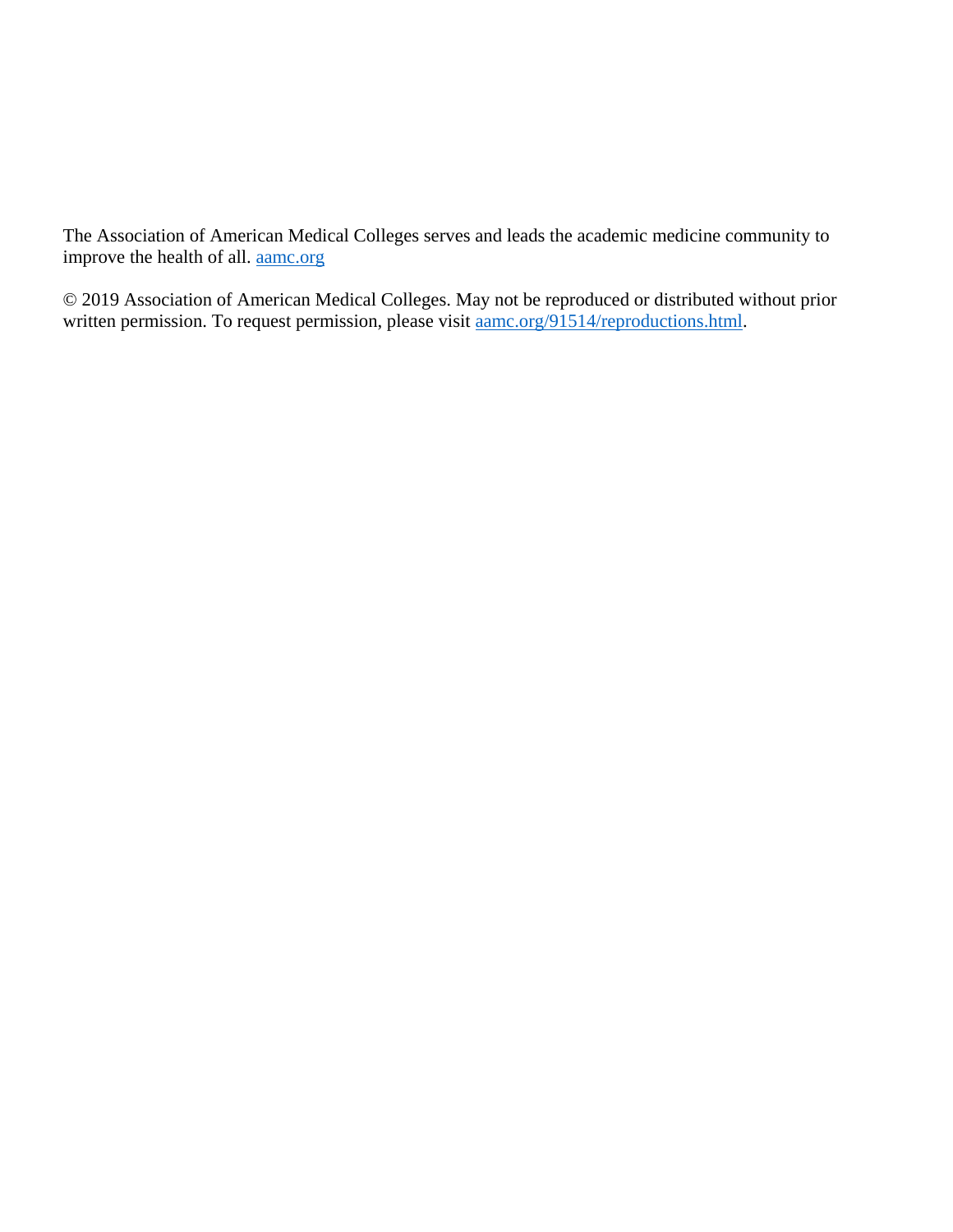

# **Executive Summary**

This report summarizes results from a survey of emergency medicine (EM) program directors who participated in the Standardized Video Interview™ (SVI) for Electronic Residency Application Service® (ERAS®) 2019 pilot. The goal of the report is to summarize program directors' reactions and reported usage of the SVI in 2018 compared with 2017. Note that in both years, program directors were asked to treat the SVI as a pilot and to use SVI scores with caution during the pilot.

In December 2018, a survey was emailed to EM program directors (PDs) at programs that participated in the SVI for ERAS 2019. A total of 84 people responded to the 2018 survey (53% response rate). In November 2017, the same survey was emailed to EM PDs at programs that used the SVI for ERAS 2018. A total of 175 people responded to the 2017 survey (85% response rate).

Due to the small sample size and substantially reduced response rate for the 2018 survey, results should be interpreted with caution and may not be generalizable to the EM population.

Key findings include:

- Of those surveyed, 42% (35/84) considered SVI scores at some point in the residency selection process for ERAS 2019. This is a decline from the 2017 survey, where 54% (67/125) indicated they considered SVI scores for ERAS 2018.
- Among the 35 respondents who reported using SVI scores in decision-making for ERAS 2019:
	- o Respondents used SVI scores for their intended purpose. Thirty percent used scores to identify applicants with strong interpersonal and communication skills and professionalism, 30% compared SVI scores with other aspects of the application, and 27% used the SVI to find "diamonds in the rough." These findings represent a positive increase compared with reported uses for ERAS 2018.
	- o Overall, programs that responded continued to be cautious with how they used SVI scores. For example, while just under half of the programs that responded to the survey considered SVI scores in the selection process, most programs reported that the SVI was not important when deciding whom to invite to interview. This finding is consistent with the AAMC's recommendations on how programs should use SVI scores during the pilot phase.
	- o More programs that responded are following the AAMC's guidance on how to use and interpret SVI scores. For example, there was an increase in the percentage of programs that used AAMC's SVI score distribution and percentile rank table between 2017 and 2018 (from 29% to 58%). Additionally, there was an increase in the percentage of programs comparing SVI scores with other application information to infer score meaning between 2017 and 2018 (from 27% to 43%).
	- o Programs that responded had mixed reactions to the overall utility of the SVI. SVI scores helped PDs compare applicants from different medical schools (33%) and contributed unique information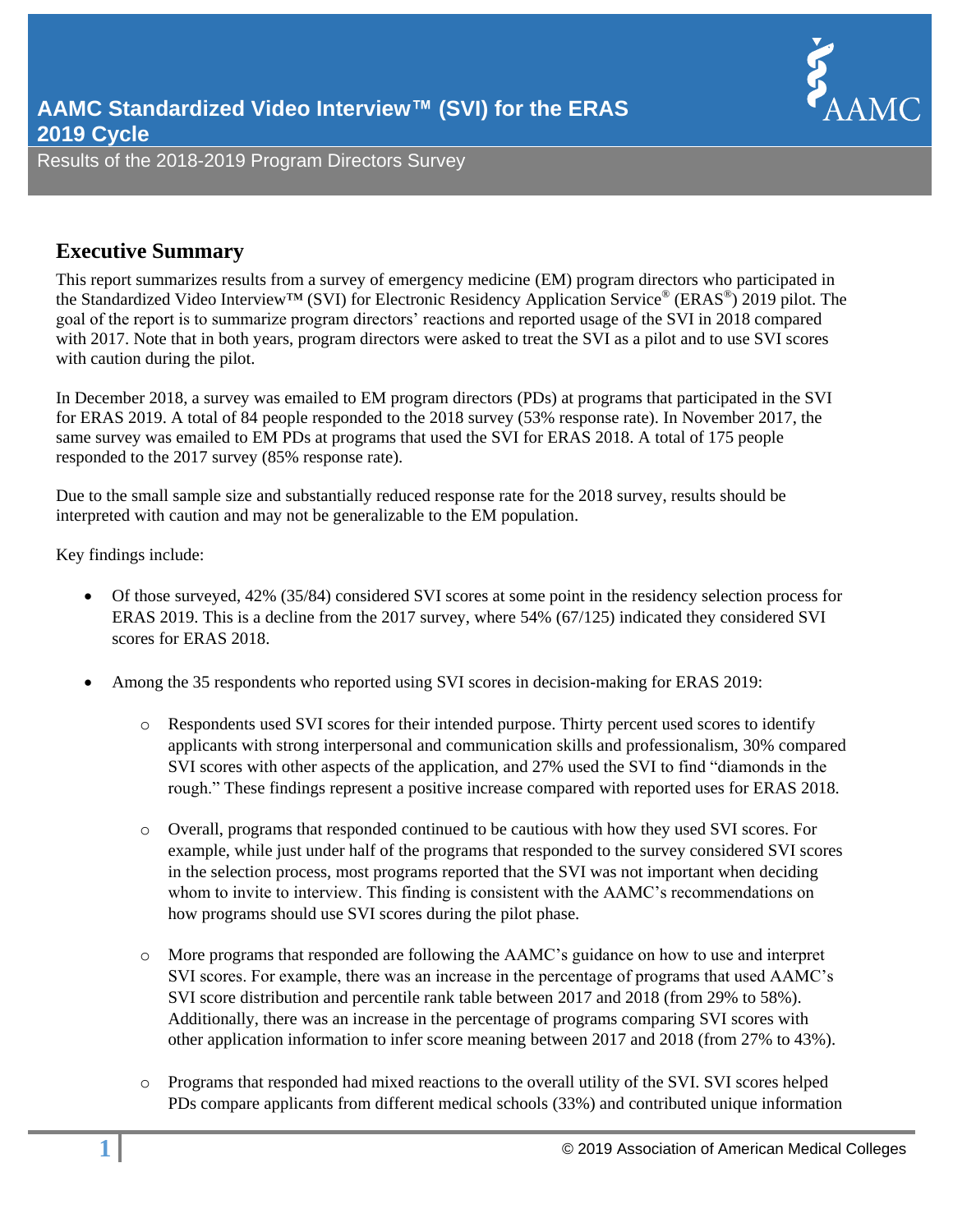to their processes (24%). These are both slight declines compared with 2017. About 38% reported that SVI scores were easy to use and interpret, which represents no change from 2017. About onethird of PDs agreed or strongly agreed that SVI scores aligned with their impression of video responses — an increase compared with 2017.

- Of the 50 respondents who indicated they did not use the SVI at any point in the selection process, the majority (62%) said it is because they are waiting for additional research on the utility of SVI scores and are unsure how to incorporate SVI scores into their processes (50%). These findings are consistent with results from 2017 and continued calls from the emergency medicine community about the need for information about the correlation between SVI scores and intern performance.
- Respondents' video use suggests that PDs may have a better understanding of the assessment than in 2017. There was a decrease in watching videos to "see what a video-response looked like" and "to understand the range of scores" between 2017 and 2018. The percentage of PDs watching videos to get a better sense of the applicants remained consistent in 2017 and 2018.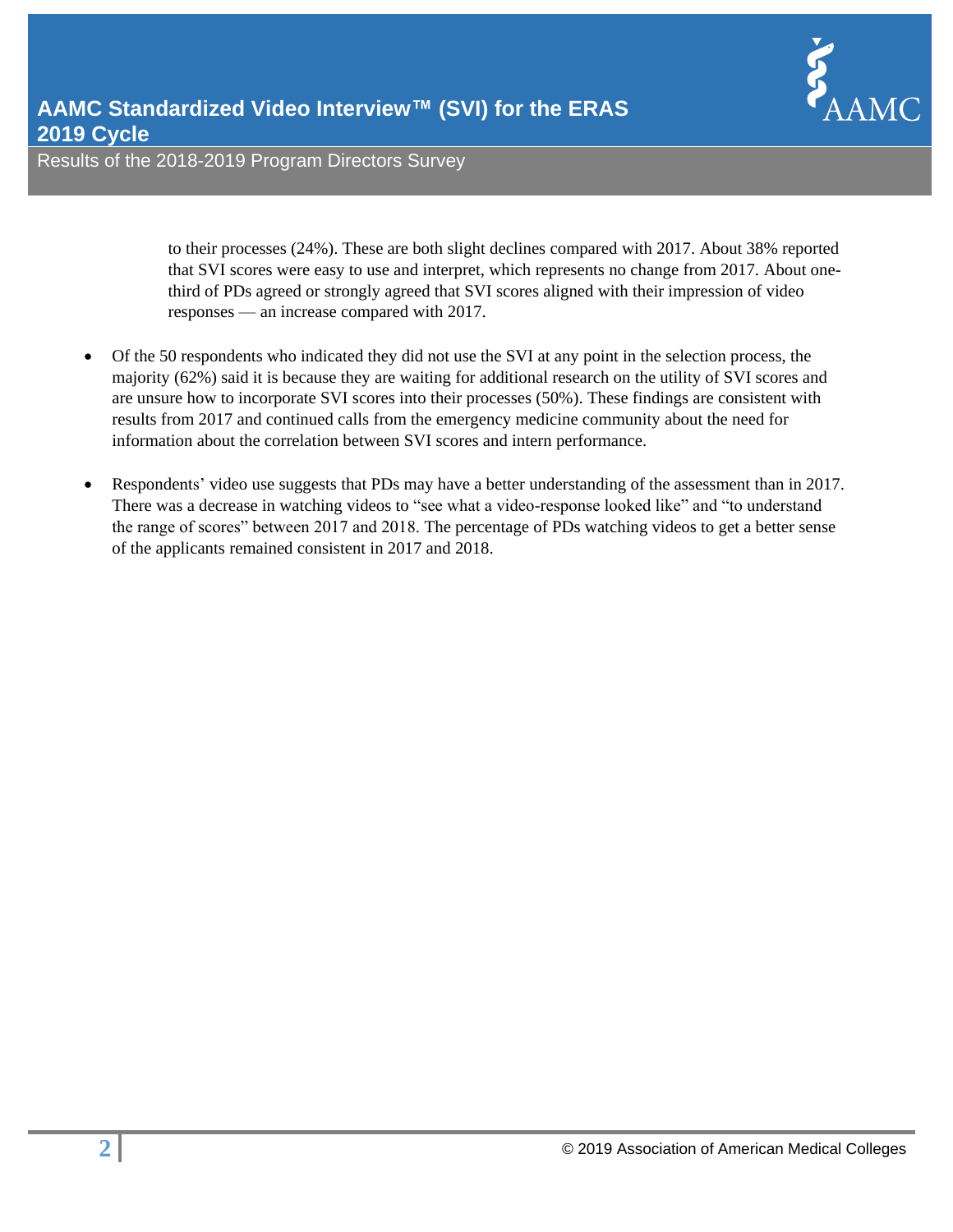

# **Research Methods**

In mid-December 2018, PDs from ACGME-accredited EM programs who signed up for the SVI for the ERAS 2019 pilot ( $n = 160$ ) were invited to participate in an online survey about their experiences using SVI scores and videos. The survey collected responses for four weeks from Dec. 12, 2018, through Jan. 11, 2019. Reminder emails were sent to nonrespondents on Jan. 2, 2019, and Jan. 8, 2019.

The survey included 26 questions, and most respondents completed all questions within 10 minutes. Survey questions were divided into four sections:

- *Using SVI Scores* asked questions about how SVI scores were incorporated into the selection process and how they were used to evaluate applicants.
- *Using SVI Videos* asked questions about how SVI videos were incorporated into the selection process.
- *SVI Resources* asked questions about the usefulness of training and preparation materials provided to programs.
- *Future of the SVI* asked questions about the Program Director's Workstation (PDWS) enhancements and likelihood of SVI adoption in future ERAS seasons.

Survey respondents rated the importance of SVI scores and videos during the selection process using a five-point scale, ranging from  $1 = not$  important to  $5 =$  extremely important, and they rated the likelihood of using SVI scores and videos in future selection processes on a five-point scale from  $1 = not$  at all likely to 5 = extremely likely. They were also asked to respond to multiple choice questions and provide comments related to training modules, SVI scores and videos in the PDWS, and SVI validity information via open-ended questions. Please refer to Appendix A for a list of all questions included in the survey.

This study was reviewed by the AAMC Human Subjects Research Protection Program and determined to be exempt because its purpose was to evaluate and improve an operational tool.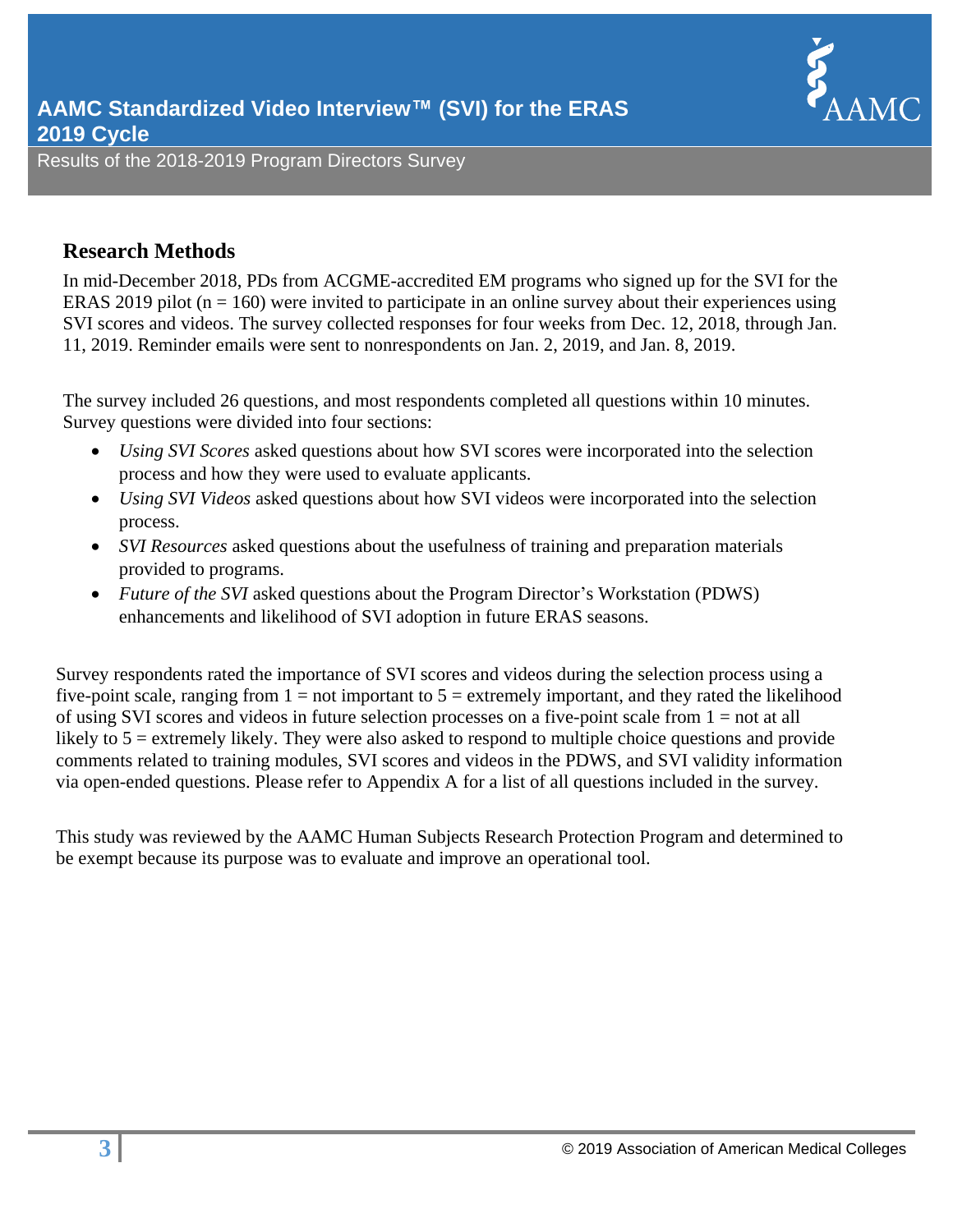

# **Sample**

Of the 160 programs invited 84 completed the 2018 survey (response rate = 53%). In comparison, the response rate for the 2017 survey was 85%. The lower-than-expected response rate for the 2018 survey could be because the survey was administered over the holidays.

Ninety-six percent of respondents were program directors, and many had been in their role for fewer than five years (52%). About 60% of respondents represented programs from the central region or northeast region. The majority of programs were university-based (59%).



*Note: One participant selected "Program Director" and "Other."*

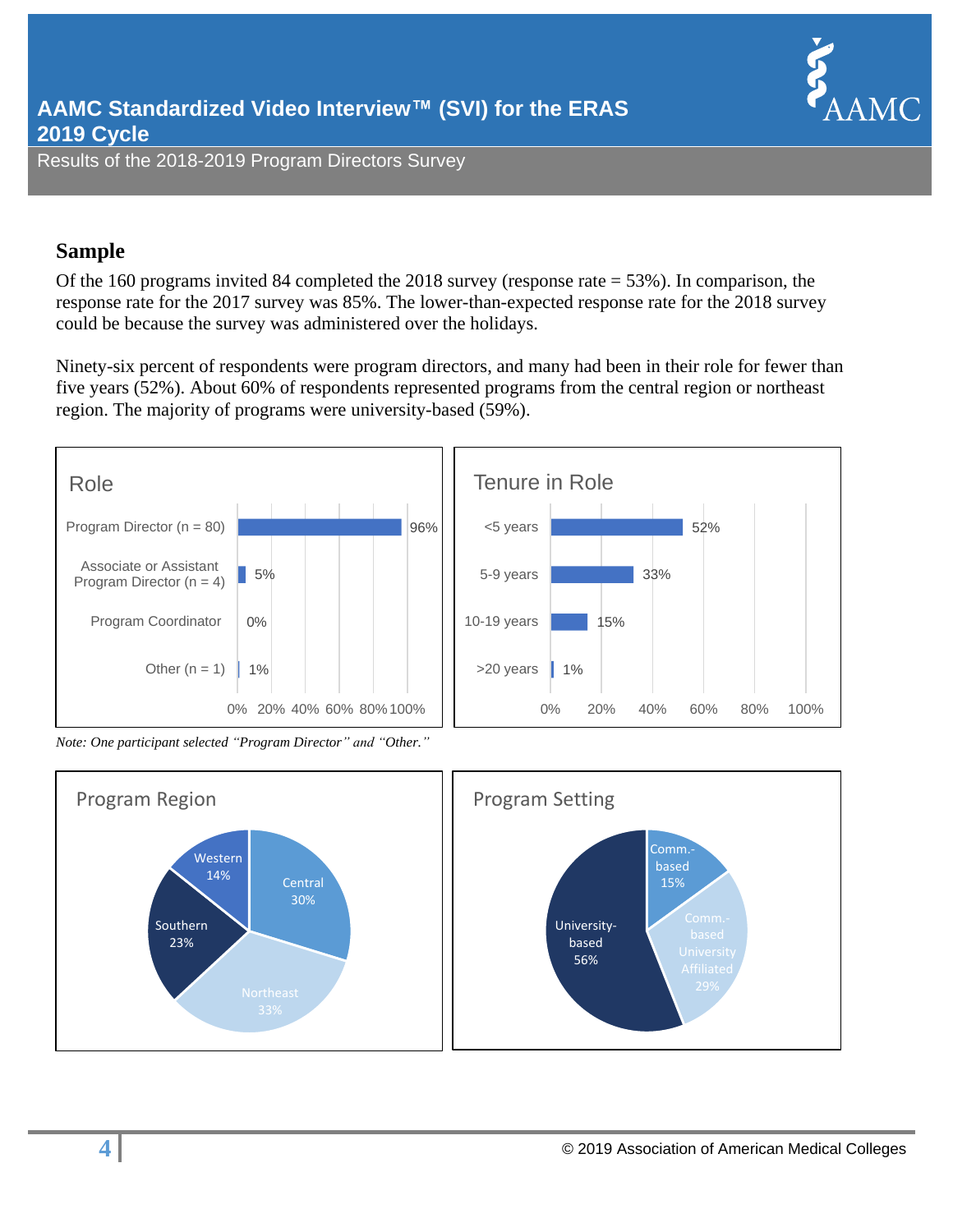

# **Data Analysis**

Survey data were analyzed by computing means, standard deviations, percentages, and counts of survey participants who selected a given response. Narrative responses were reviewed for themes and are organized and provided verbatim in Appendix B.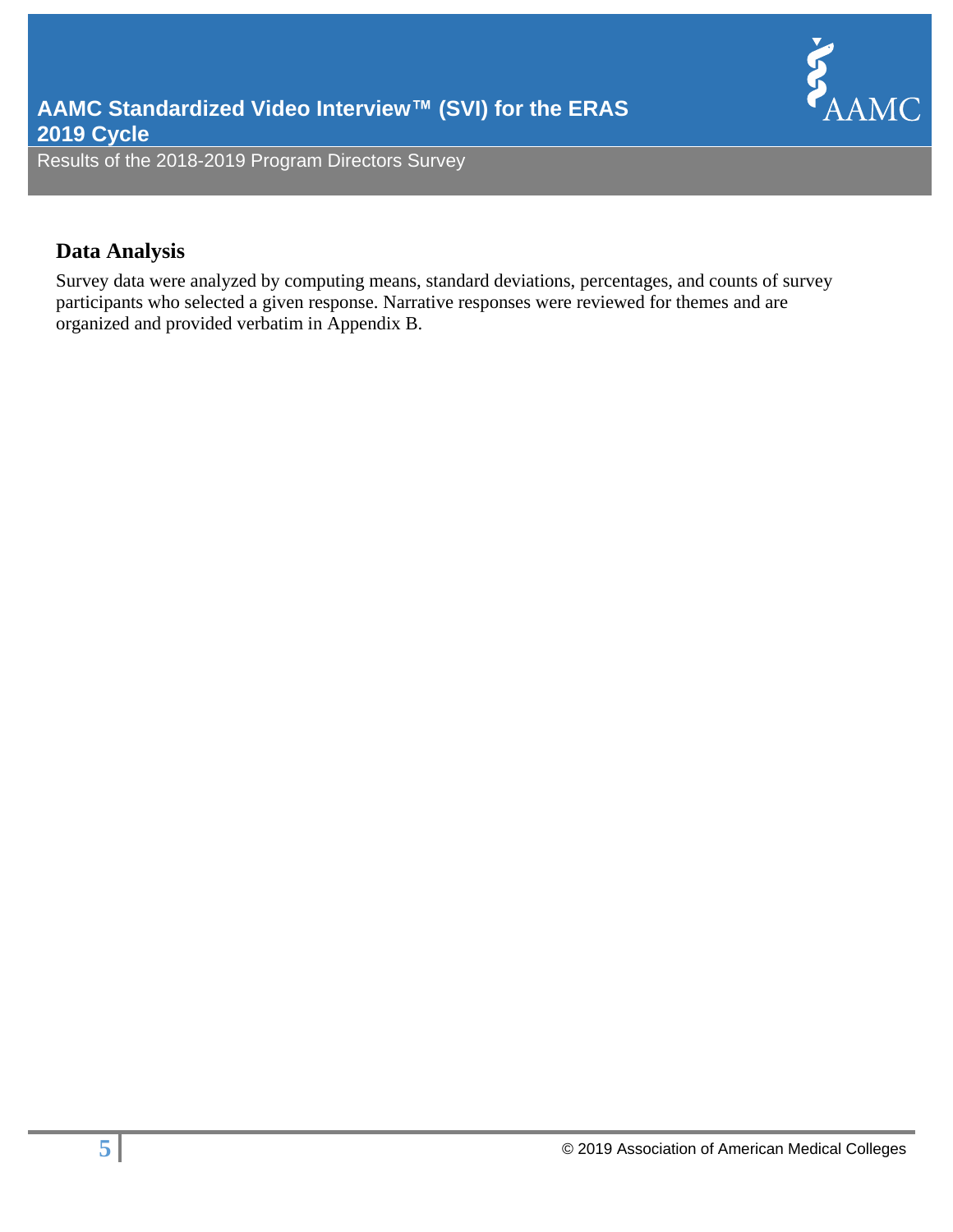

# **Results**

# *Using SVI Scores*

About 42% of respondents (35/84) considered SVI scores at some point in their residency selection process for ERAS 2019. This represents a decline from the 2017 survey, where 54% (67/125) considered SVI scores.

The most commonly reported uses of SVI scores were to identify applicants with strong interpersonal and communication skills and professionalism and to compare the scores with other components of the application assessing interpersonal and communication skills and professionalism. This is an increase from 2017, when only 15% of respondents reported using SVI to identify applicants with these competencies.



*Respondents could select all that applied. 2018: n=35; 2017: n=67*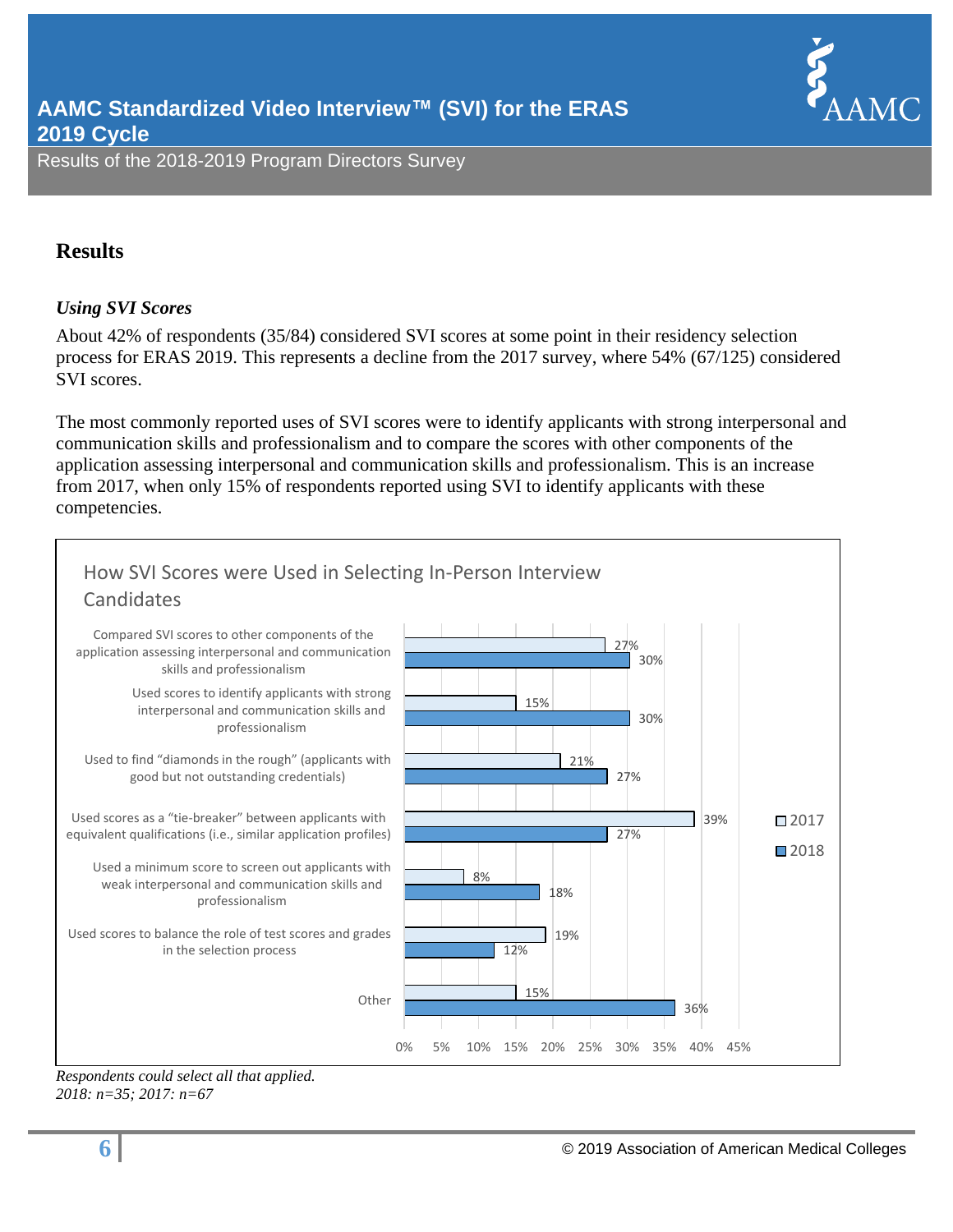The 34 respondents who used SVI scores at some point in the ERAS 2019 selection process indicated that the SVI total score and SVI videos were not important in deciding whom to invite to the in-person interview. This finding is consistent across the SVI 2017 and 2018 administrations and aligns with AAMC guidance to use SVI scores with caution in its initial years and to use it in combination with other selection data. The most important data used in deciding whom to invite to the in-person interview were the eSLOE, data from the ERAS application, and USMLE Step 2 CK scores.



*N varies by type of selection data; 2018: n=33-34; 2017: n=122-124*

*5 = Extremely Important, 4 = Very Important, 3 = Important, 2 = Somewhat Important, 1 = Not Important*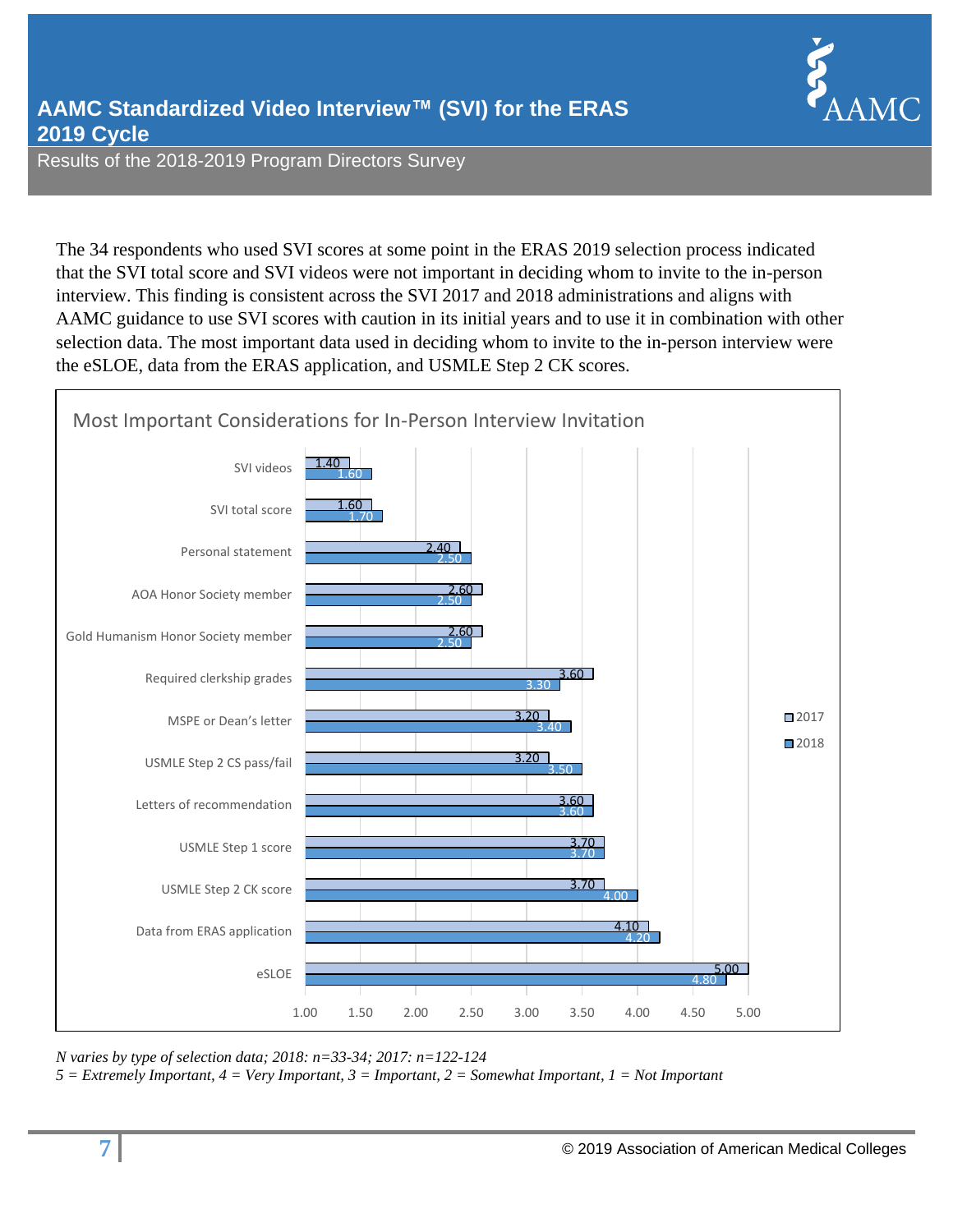

Most programs did not take missing SVI scores into consideration in making selection decisions, instead focusing on other aspects of the application (28/34; 82%). This pattern of findings is similar to the SVI 2017 survey findings.

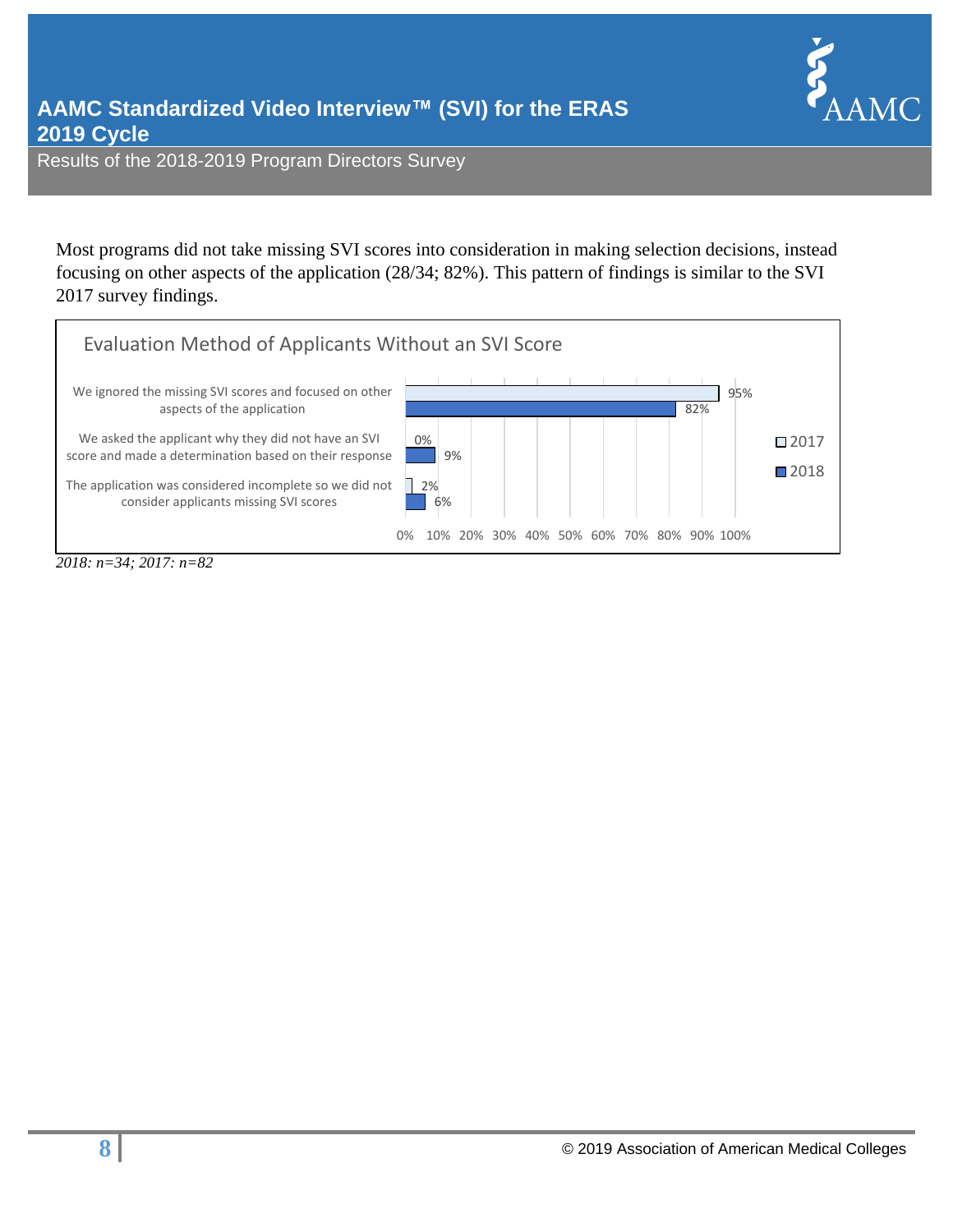

The methods used by programs to infer meaning from SVI scores varied. The most common process was using the SVI score distribution and percentile rank tables, followed by comparing with other relevant application information (e.g., eSLOE, MSPE, personal statement, etc.), and by watching a sample of videos with different SVI total scores. The use of SVI score distribution and percentile rank tables increased substantially over the SVI 2017 administration.



*Respondents could select all that applied. 2018: n=33; 2017: n=162*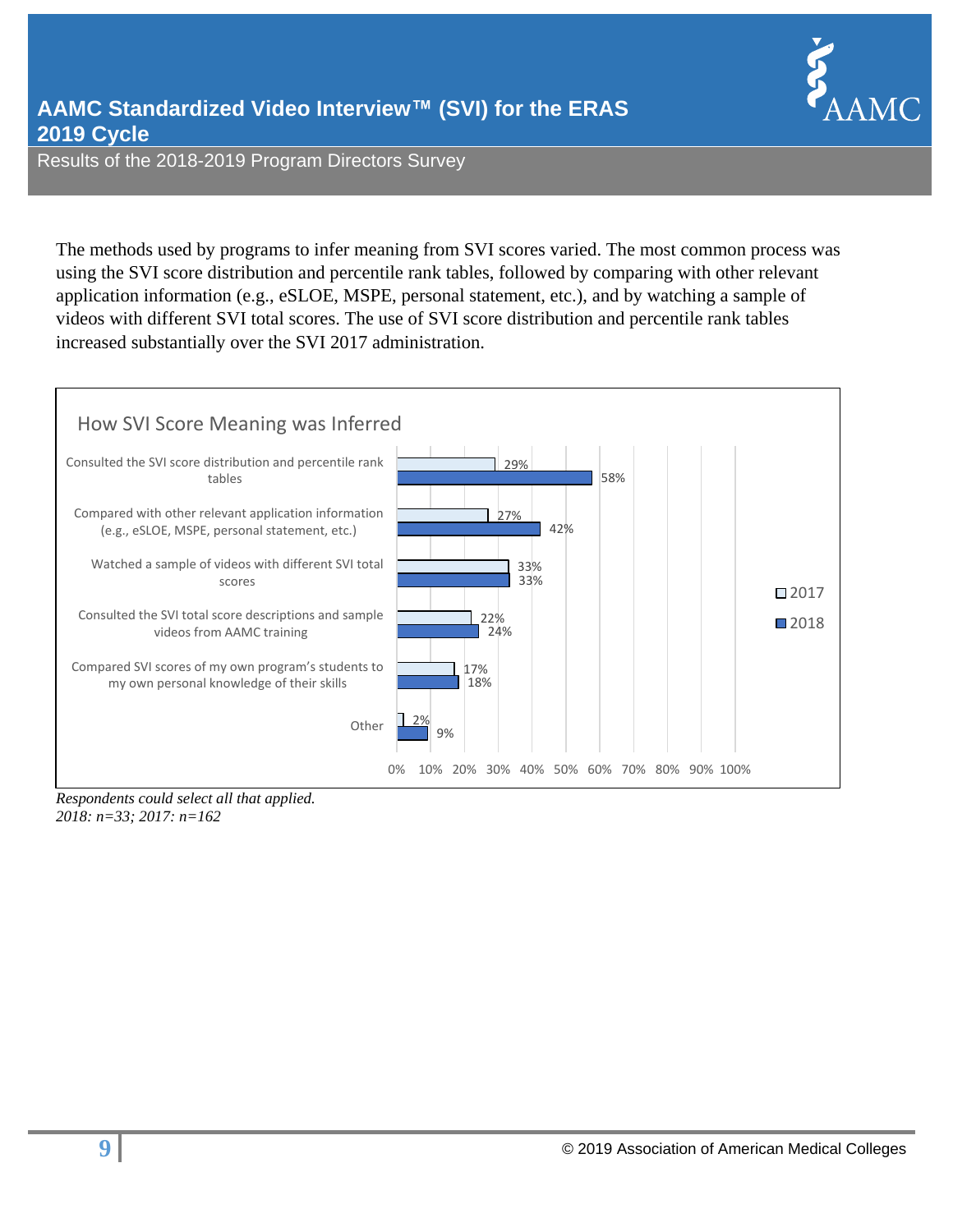

Despite AAMC guidance discouraging use of cutoff scores, five PDs indicated they used a minimum SVI score to screen out applicants. Cutoff scores chosen were between 13 and 16, which correspond to the 3rd and 17th percentiles, respectively. This is consistent with AAMC guidance to use a low threshold if using a minimum cutoff.

Among those who used SVI scores, most respondents (22/33; 67%) did not consider any difference in SVI scores as meaningful when comparing SVI scores between two applicants.



*2018: n=33; 2017: n=69*

Of the 34 participants who reported using SVI scores in ERAS 2019 selection, about 41% said they are somewhat or more likely to extremely likely to consider SVI scores when finalizing their rank order lists. This is a slight increase relative to 2017, when about 34% reported being somewhat or more likely to use SVI scores to finalize their rank order lists.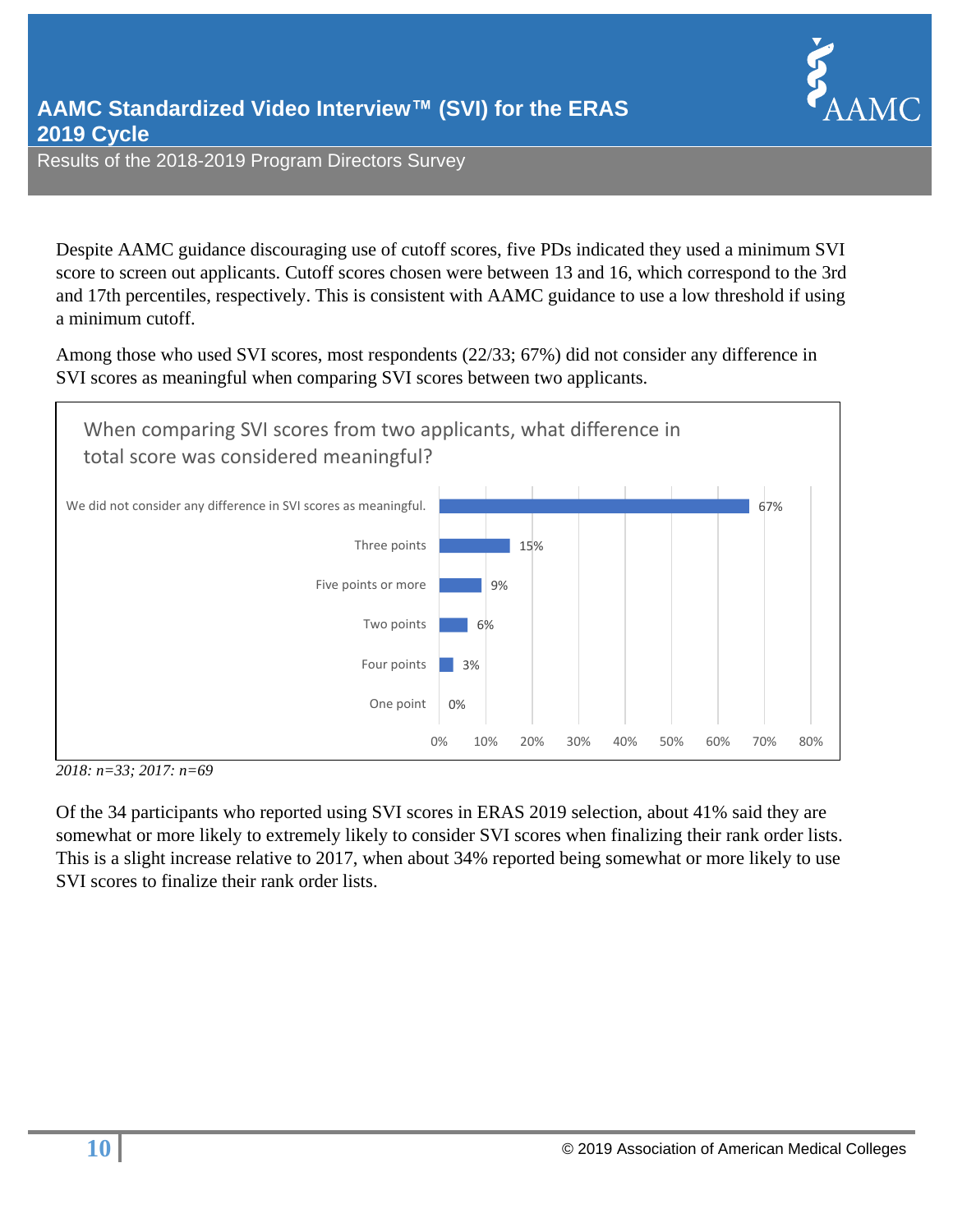



*<sup>2018:</sup> n=34; 2017: n=122*

Of the 34 participants who reported using SVI scores in ERAS 2019 selection, 54% said they are somewhat likely to extremely likely to use SVI scores during the SOAP® process for applicants who they were unable to interview in person. This is a slight increase relative to 2017, when about 45% reported being somewhat or more likely to use SVI scores during SOAP®.



*<sup>2018:</sup> n=33; 2017: n=122*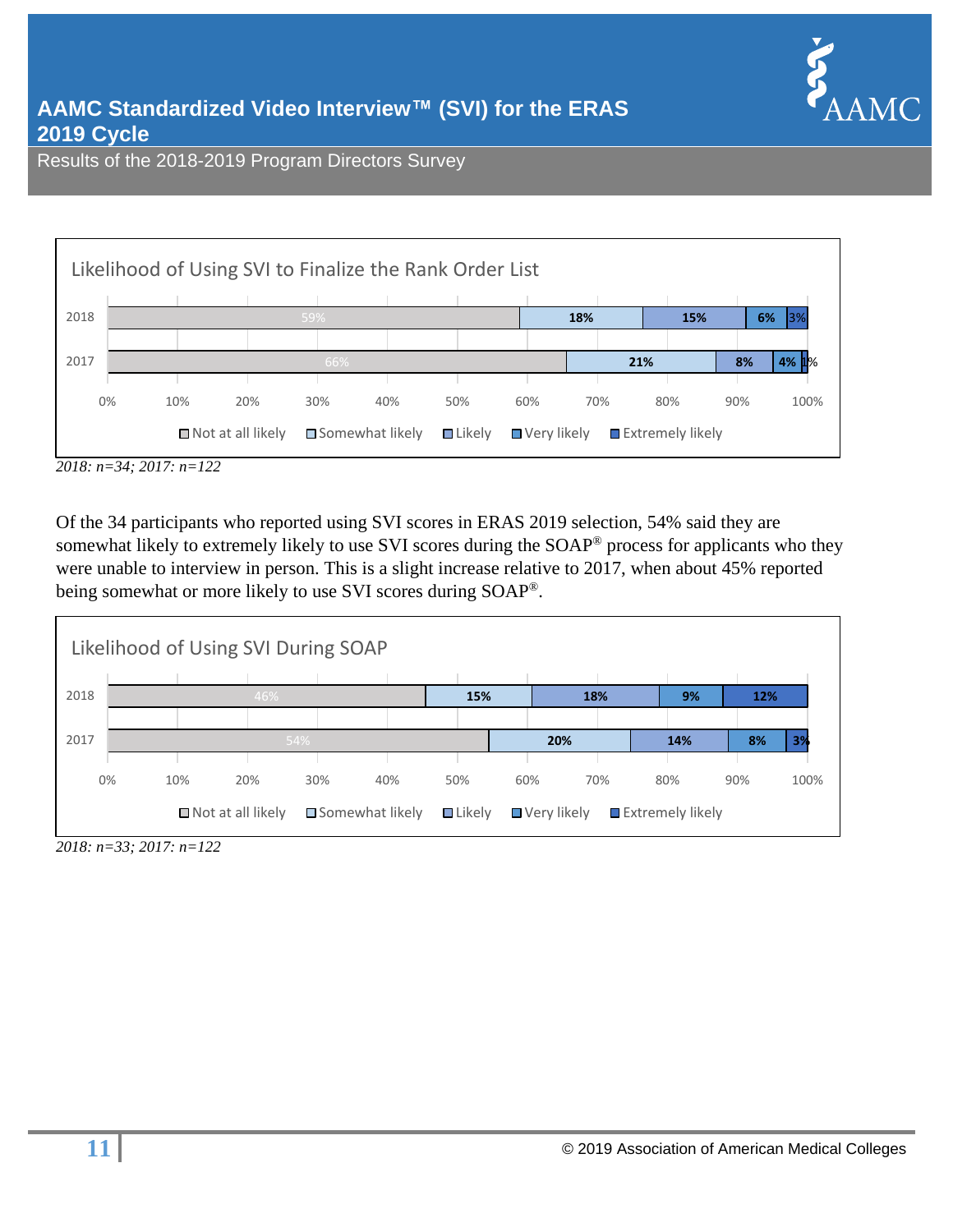# *Reactions to SVI Scores*

Overall, 38% of respondents agreed or strongly agreed that SVI scores provided easy-to-use information about applicants' interpersonal and communication skills and professionalism. This finding is consistent with what was reported in 2017.



*<sup>2018:</sup> n=34; 2017: n=94*

About one-third of respondents agreed or strongly agreed that SVI scores helped them compare interpersonal and communication skills and professionalism of applicants from different medical schools. While the percentage agreeing was consistent with that in 2017, in 2018, 51% of respondents disagreed that SVI scores helped them compare applicants across medical schools, which was an increase from 2017 when 33% disagreed.



*2018: n=34; 2017: n=94*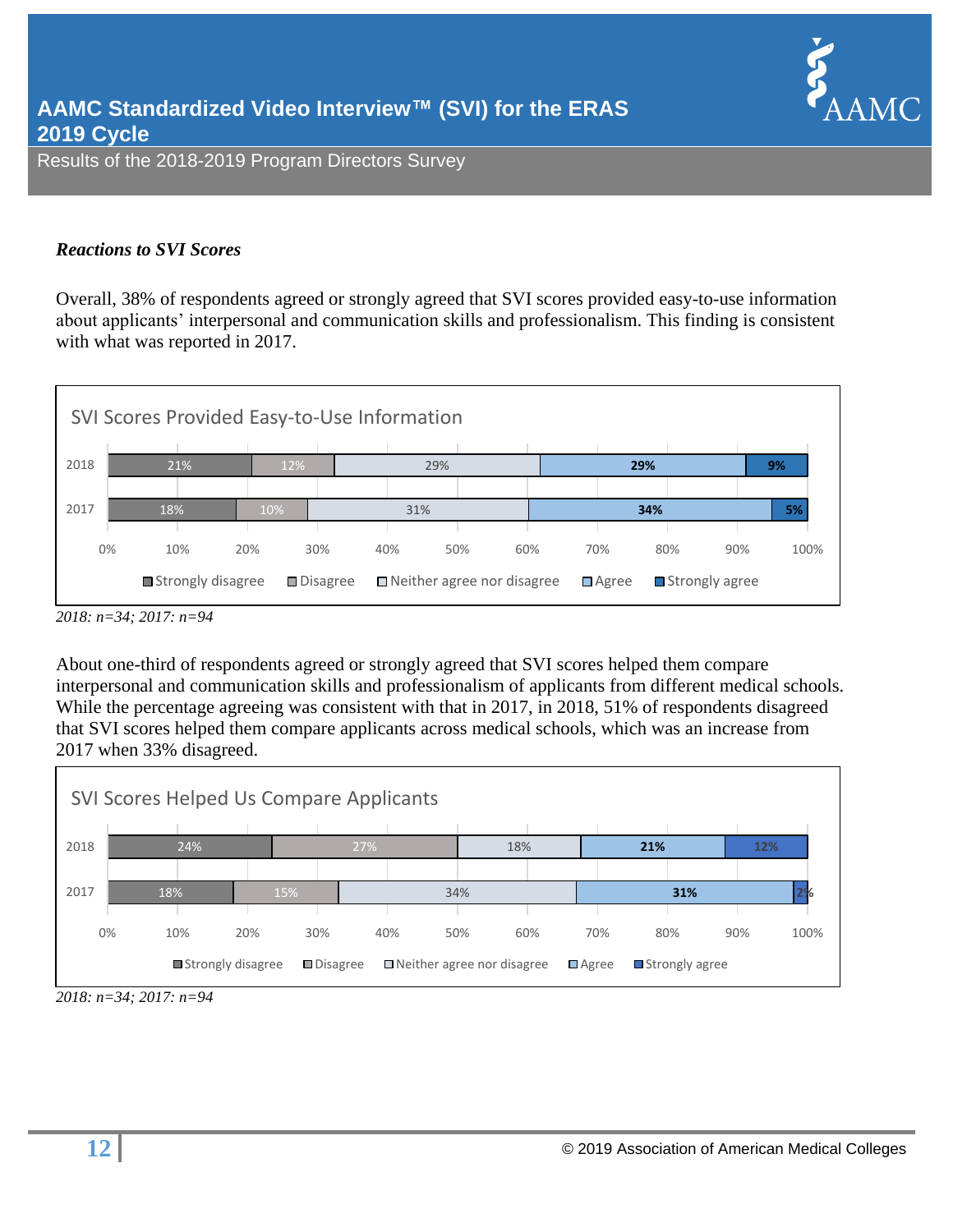

About 24% of respondents felt that SVI scores contributed unique information to their program's selection process, which is a slight decrease compared with 2017.



*<sup>2018:</sup> n=34; 2017: n=95*

About 32% of respondents reported that SVI scores and their impression of the videos were aligned. This is an increase from about 20% in 2017. In both years, most respondents were neutral about score and video response alignment.



*<sup>2018:</sup> n=37; 2017: n=89*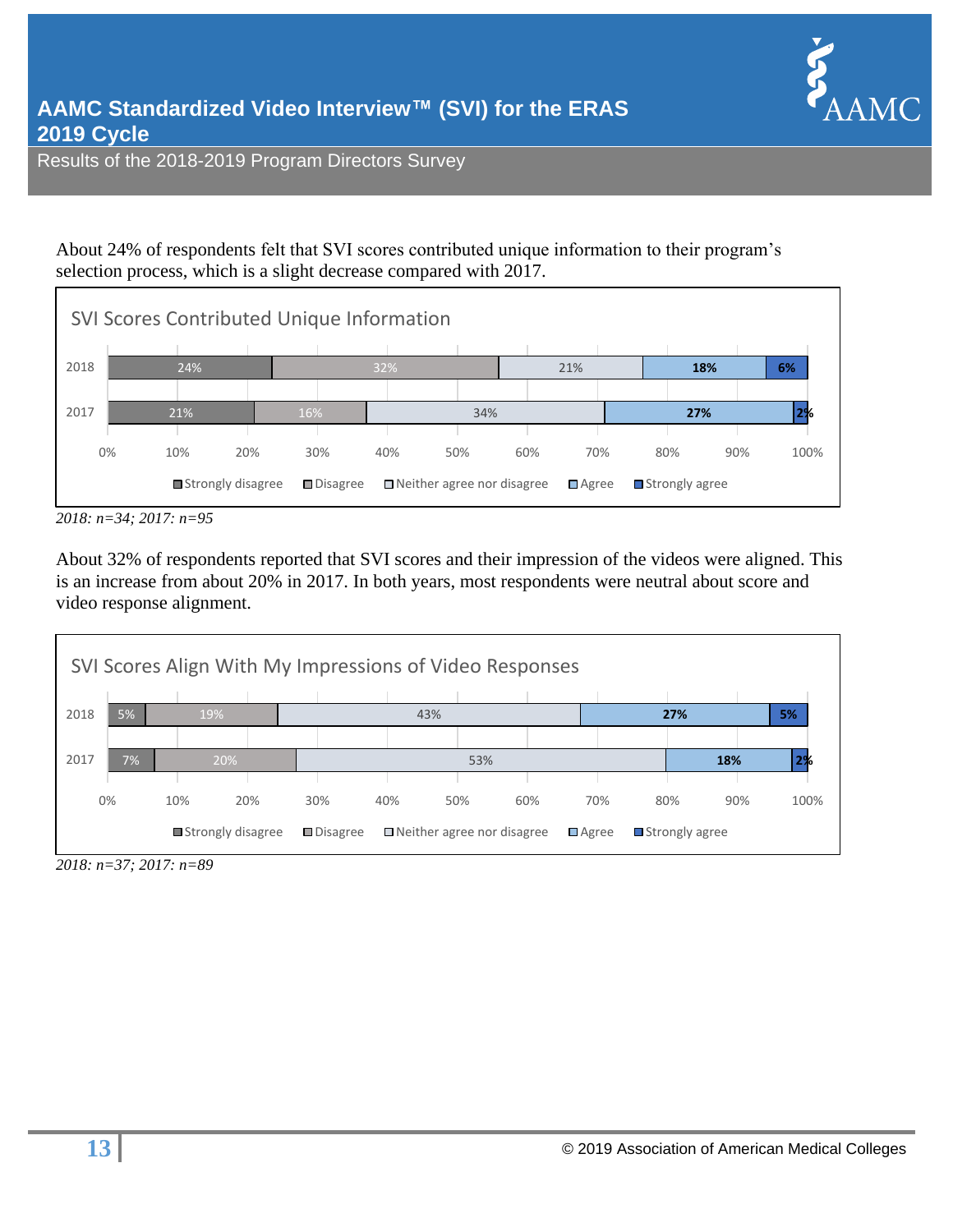

#### *Reasons SVI Scores Were Not Used*

Just over half of the responding programs did not consider SVI scores at any point in the selection process (59%). About 62% of this group reported that they are waiting for additional research on the utility of SVI scores before incorporating them into the selection process, which is a slight increase from 57% in 2017. About 50% reported uncertainty about how to incorporate SVI scores into the selection process, which is a slight decrease from 62% in 2017. About 12% reported using SVI scores for research only in 2018 compared with 47% in 2017.



*"Did not have enough time to incorporate SVI scores" was only asked in 2018. Respondents could select all that applied. 2018: n=50; 2017: n=58*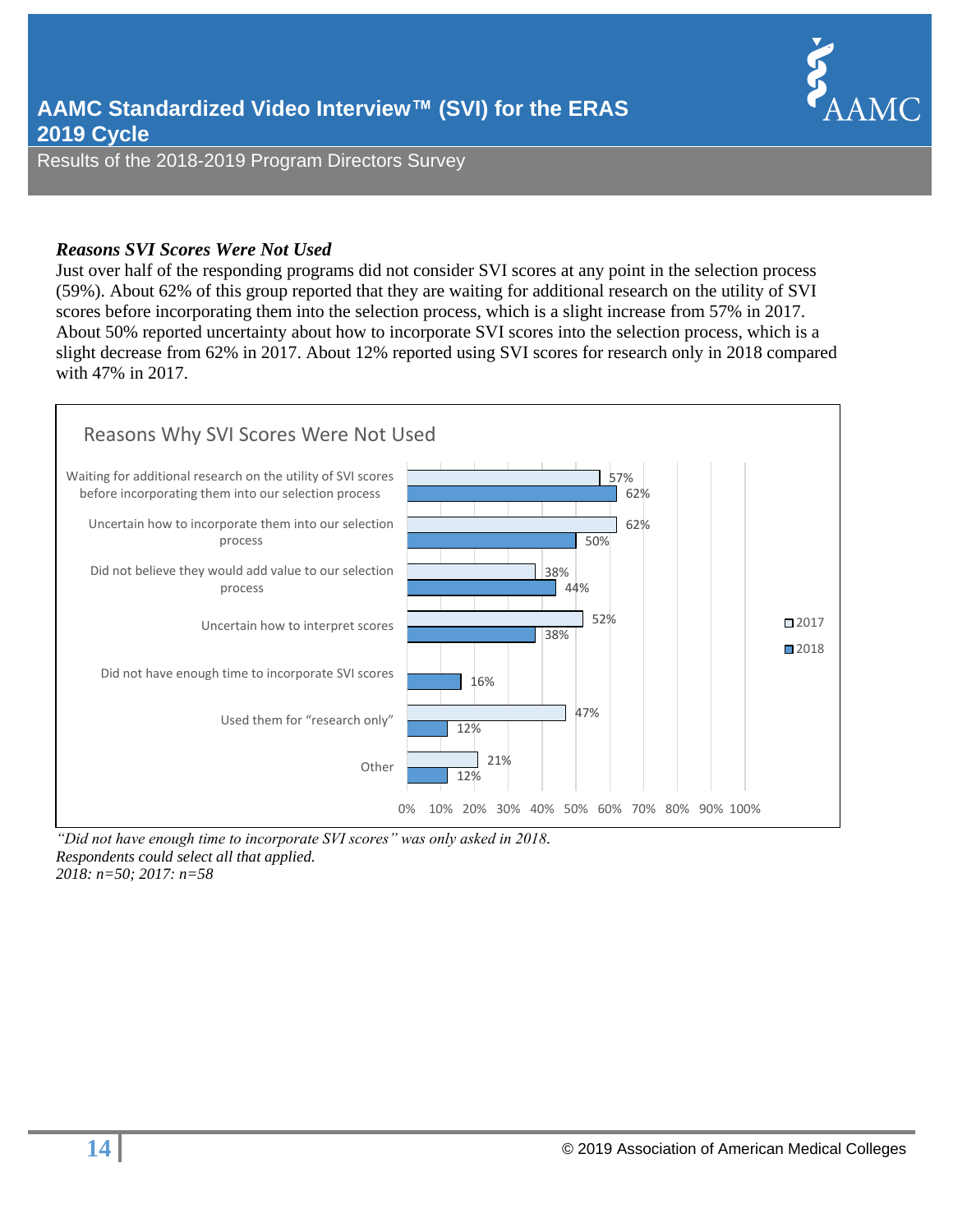

# *Using SVI Videos*

Overall, 57% of respondents to the survey watched SVI videos ( $n = 48$ ). The most common reasons for watching videos were to see what a video-recorded response looked like (52%) and to determine whether SVI scores aligned with the PD's impression of the response (40%). Fewer participants reported watching videos to understand the range of SVI scores in 2018 (29%) compared with 2017 (63%).



*Respondents could select all that applied. 2018: n=48; 2017: n=89*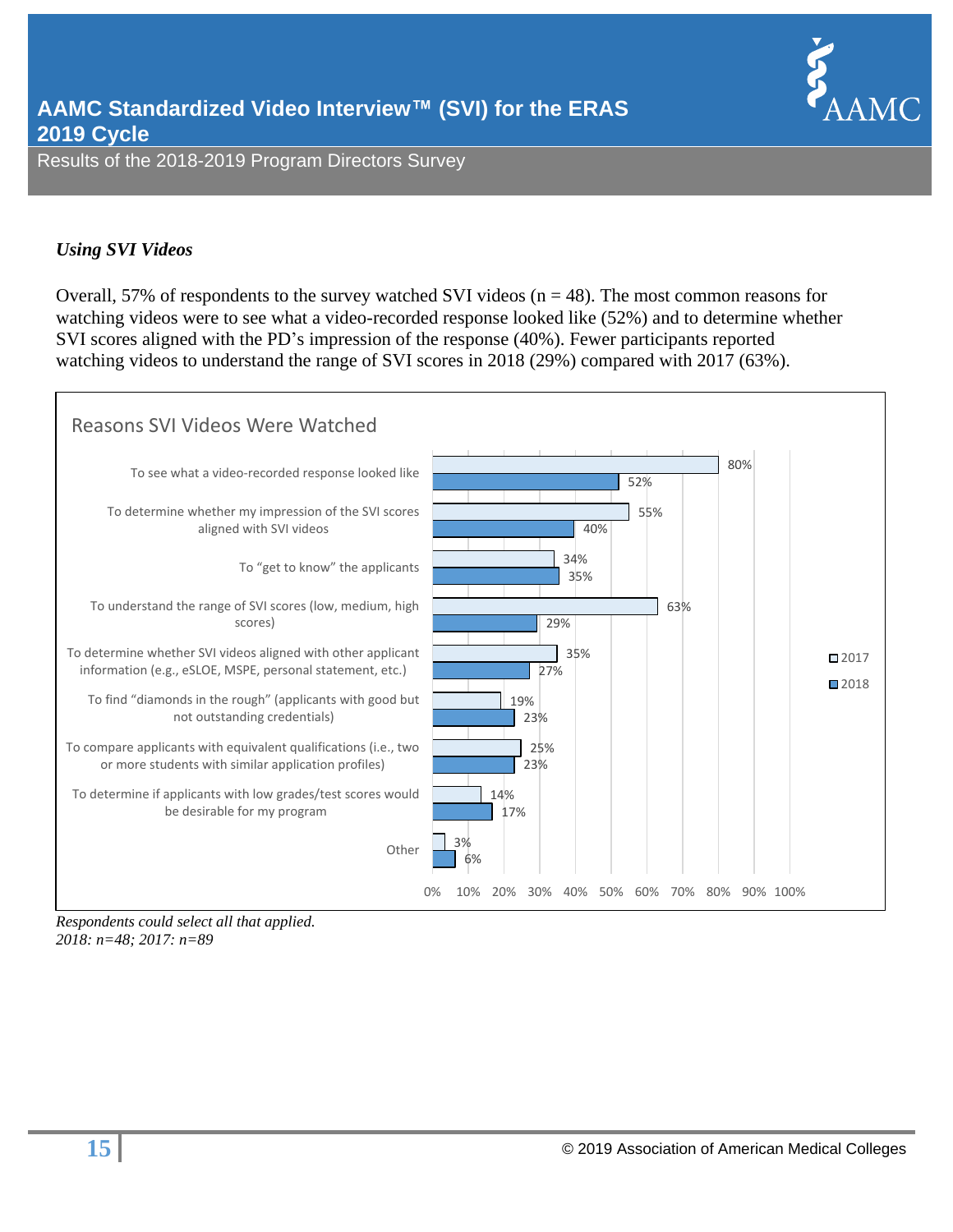

Forty-three percent of responding programs did not watch SVI videos at any point in the selection process (36/84), an increase from 2017 when 28% of respondents said they did not watch SVI videos. Common reasons for not watching videos were not having enough time (69%) and questions about the added value of videos to the selection process (44%).



*2018: n=36; 2017: n=33*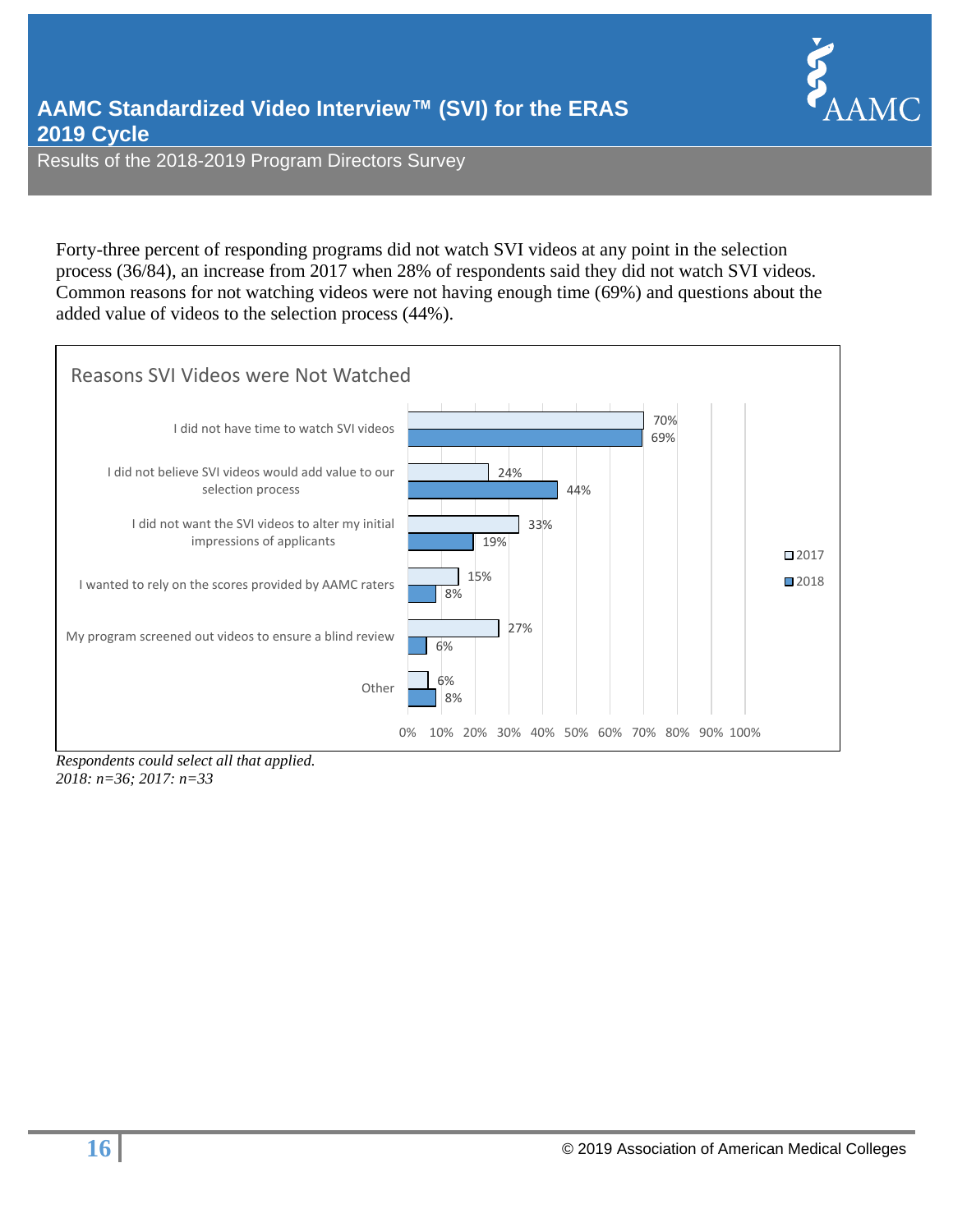

#### *SVI Resources*

The most useful SVI resources provided to PDs in 2018 was the score distribution and percentile rank table. This is consistent with findings from 2017.



*\*Included only on 2018 survey \*\*Included only on 2017 survey*

*N varies by type of resource; 2018: n=21-52; 2017: n=55-86*

*5 = Extremely Useful, 4 = Very Useful, 3 = Useful, 2 = Somewhat Useful, 1 = Not Useful*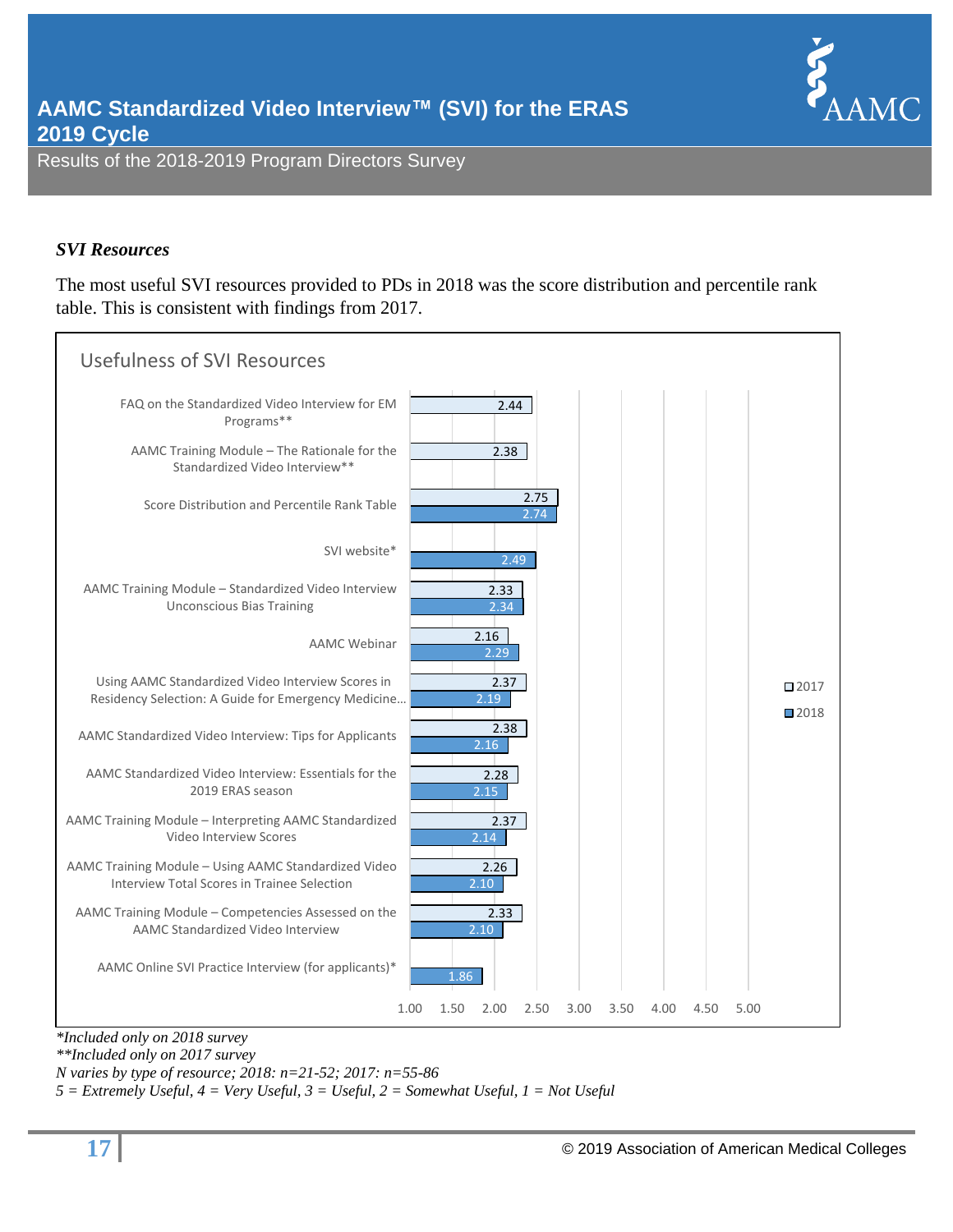

# *Future of the SVI*

Participants reported that inclusion of the SVI percentile ranks in the PDWS would help them to incorporate SVI scores into their selection process.



*2018: n=56*

Respondents had mixed opinions regarding future use of SVI scores and videos. About 17% reported they are likely to use SVI scores next year, and 22% reported they are likely to use SVI videos in the next ERAS cycle. Both numbers represent slight decrease in reported future use compared with 2017. About 27% reported that they are likely to recommend SVI to other faculty — a slight increase compared with 2017.



*<sup>2018:</sup> n=83; 2017: n=97*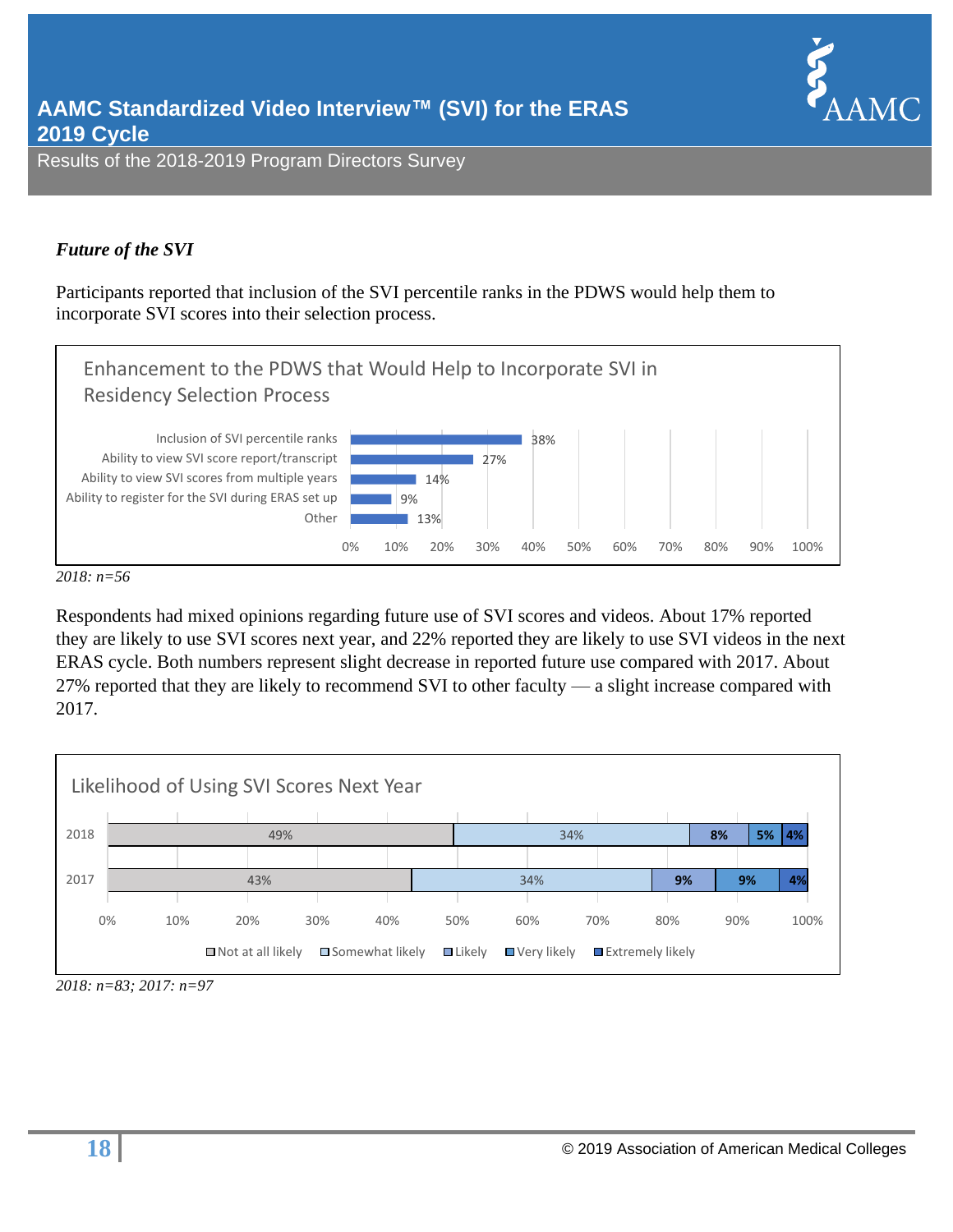



*2018: n=82; 2017: n=99*



*2018: n=34; 2017: n=62*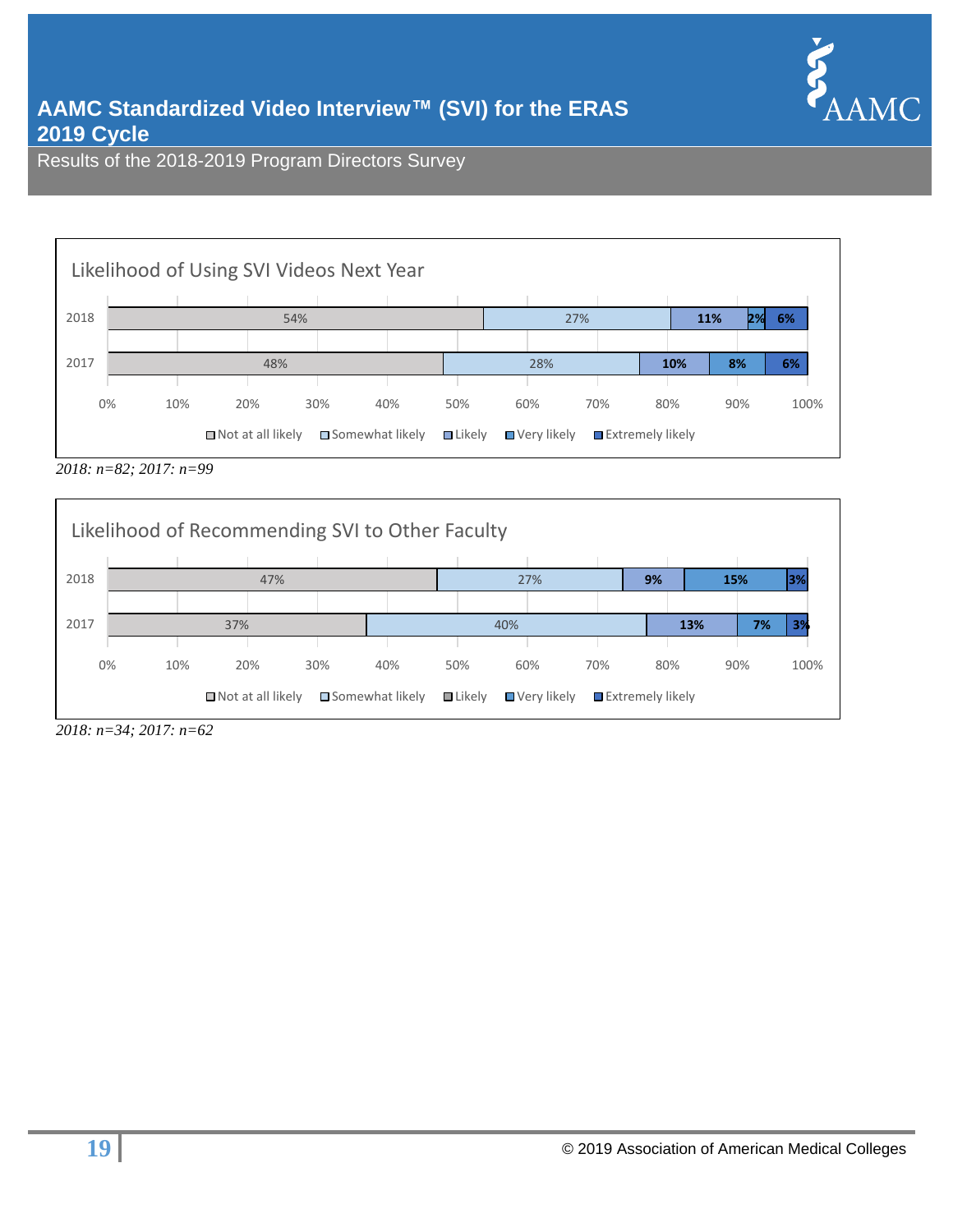

# **Appendix A**

# **AAMC Standardized Video Interview (SVI) for the ERAS 2019 Cycle**

# **Program Director Survey**

Greetings,

We want to learn more about your experience using the AAMC Standardized Video Interview (SVI). Results of the survey will be compared to last year's study and help the emergency medicine community understand user reactions to the SVI. They will also be used to identify strategies to improve the SVI should it go forward.

# **Please note that each participating program should only complete one survey. The survey should be completed by the Program Director who received the survey invitation or his/her designee.**

We anticipate that the survey will take 10-15 minutes to complete. We hope you can lend some time to complete this survey in one sitting. If you are unable to do so, you will be able to save your responses and access a personalized URL to complete the survey at another time.

Thank you for your willingness to complete this survey. If you have any questions about the survey, please contact Alexandrea Rather at [residencyinterview@aamc.org.](mailto:residencyinterview@aamc.org)

# **Confidentiality:**

This survey has been reviewed according to AAMC policies and procedures. Participating in this survey is voluntary and the data will be classified as confidential. Confidential AAMC Information is sensitive, private, or proprietary information that, if improperly accessed or disclosed, could cause harm or embarrassment to AAMC, AAMC members, or individuals, but that is not necessarily subject to specific restrictions imposed by law. Identified responses will be stored in a secure database at the AAMC to which only the primary researcher will have access. Your identified responses will never be released without your permission. We may release de-identified responses to individuals who agree to protect it and who agree to the AAMC confidentiality policies.

By continuing, you acknowledge that you have read the above statement and would like to continue. Thank you in advance for your time and effort in providing this valuable information.

Please click NEXT to get started.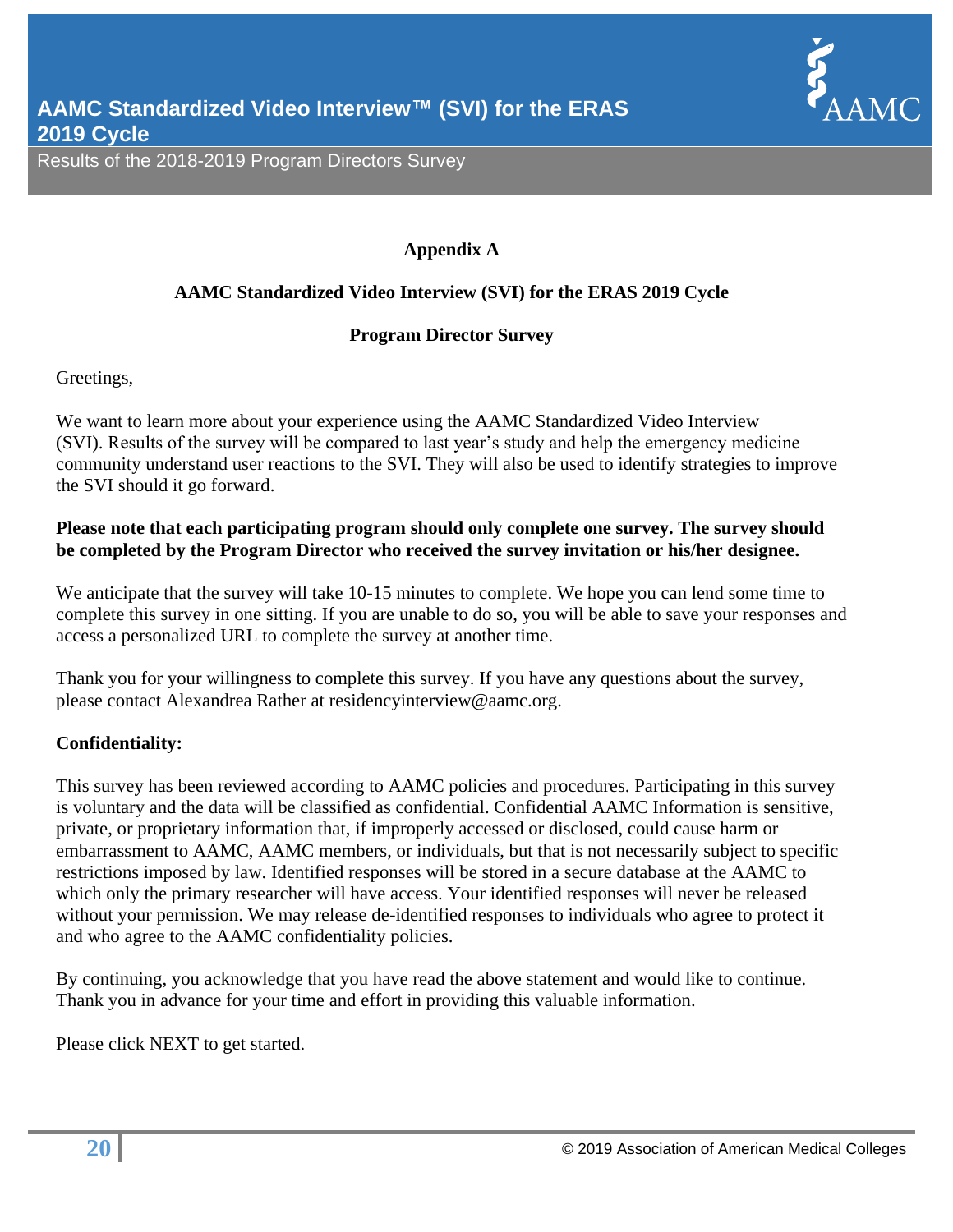

# *Using SVI Scores*

- **1. Did you use SVI Scores at any point in your selection process?**
	- **a. Yes**
	- **b. No**

*Question 2 is Conditionally Shown if: (Q1 = No)*

# **2. Why didn't you use SVI scores in your selection process? (Select all that apply)**

- a. Used them for "research only"
- b. Did not believe they would add value to our selection process
- c. Uncertain how to incorporate them into our selection process
- d. Uncertain how to interpret scores
- e. Waiting for additional research on the utility of SVI scores before incorporating them into our selection process
- f. Did not have enough time to incorporate SVI scores
- g. Other (please describe): [open comment box]

*Questions 3-9 are Conditionally Shown if: (Q1 = Yes)*

# **3. How important were each of the following application data in deciding whom to invite to the in-person interview?**

|                                              | <b>Not</b> | Somewhat  | Important | Very      | Extremely |
|----------------------------------------------|------------|-----------|-----------|-----------|-----------|
|                                              | important  | important |           | important | important |
| Alpha Omega Alpha (AOA) Honor Society        |            |           |           |           |           |
| member                                       |            |           |           |           |           |
| Data from ERAS application                   |            |           |           |           |           |
| Gold Humanism Honor Society member           |            |           |           |           |           |
| Letters of Recommendation                    |            |           |           |           |           |
| MSPE or Dean's letter                        |            |           |           |           |           |
| <b>Personal Statement</b>                    |            |           |           |           |           |
| <b>Required Clerkship Grades</b>             |            |           |           |           |           |
| Electronic Standardized Letter of Evaluation |            |           |           |           |           |
| (eSLOE)                                      |            |           |           |           |           |
| Standardized Video Interview (SVI) total     |            |           |           |           |           |
| score                                        |            |           |           |           |           |
| Standardized Video Interview (SVI) videos    |            |           |           |           |           |
| USMLE Step 1 score / COMLEX-USA              |            |           |           |           |           |
| Level 1 score                                |            |           |           |           |           |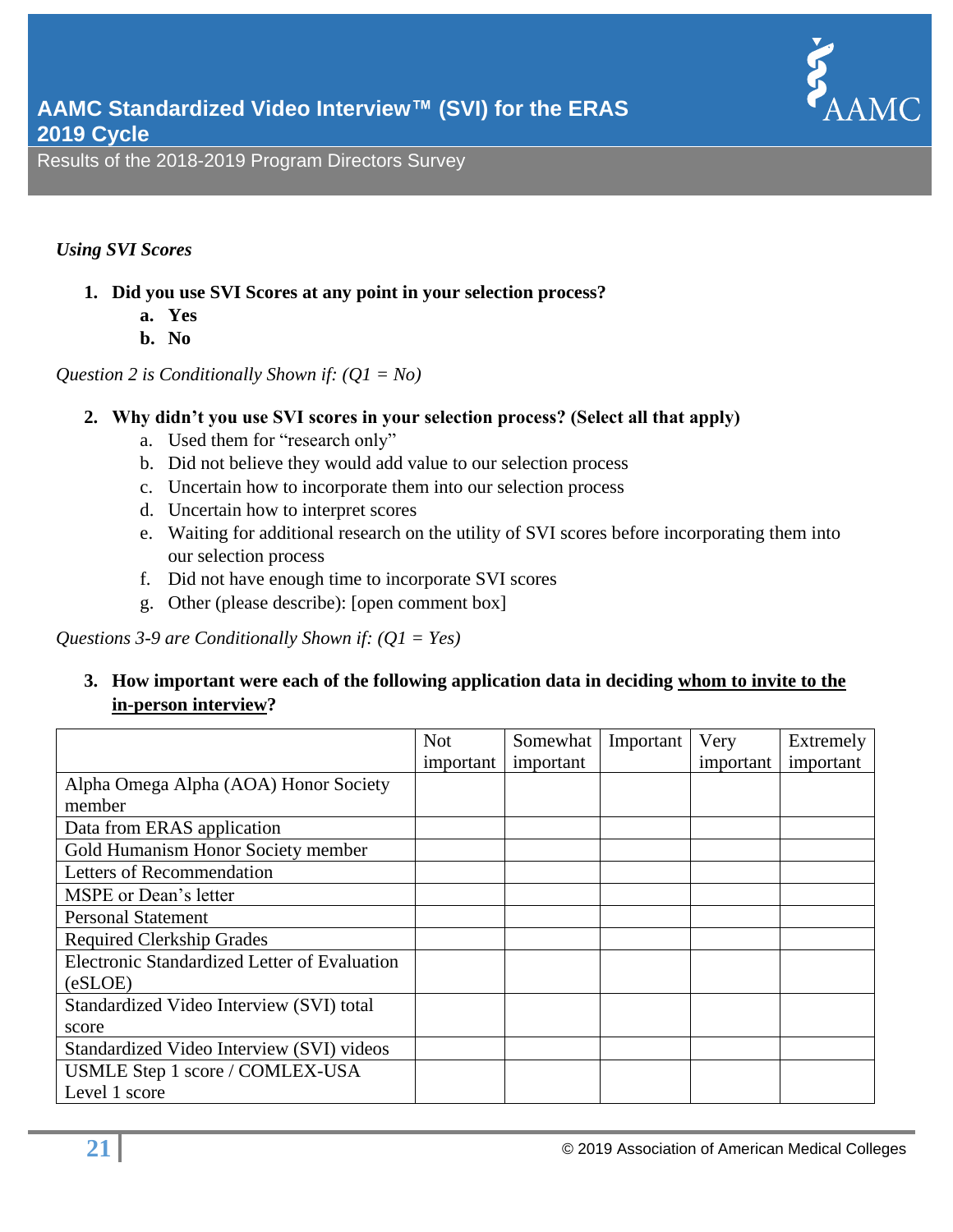

|                                     | <b>Not</b> | Somewhat  | Important | Very      | Extremely |
|-------------------------------------|------------|-----------|-----------|-----------|-----------|
|                                     | important  | important |           | important | important |
| USMLE Step 2 CK score / COMLEX-USA  |            |           |           |           |           |
| Level 2 CE score                    |            |           |           |           |           |
| USMLE Step 2 CS pass/fail / COMLEX- |            |           |           |           |           |
| USA Level 2 PE score                |            |           |           |           |           |
| Other (please describe):            |            |           |           |           |           |

**4. You indicated that your program used a minimum SVI score. Using the list below, please select the minimum score your program considered appropriate.** [drop down box ranging from 1-30]

# **5. How did you infer meaning of SVI scores? (Select all that apply)**

- a. Consulted the SVI score distribution and percentile rank tables
- b. Consulted the SVI total score descriptions and sample videos from AAMC training
- c. Compared with other relevant application information (e.g., eSLOE, MSPE, personal statement, etc.)
- d. Compared SVI scores of my own program's students to my own personal knowledge of their skills
- e. Watched a sample of videos with different SVI total scores
- f. Other (please describe): [open comment box]

# **6. When comparing SVI scores from two applicants, what difference in total score did your program consider to be meaningful?**

- a. We did not consider any difference in SVI scores as meaningful.
- b. One point
- c. Two points
- d. Three points
- e. Four points
- f. Five points or more

#### **7. How did your program evaluate applicants who did not have SVI scores?**

- a. We ignored the missing SVI scores and focused on other aspects of the application
- b. The application was considered incomplete so we did not consider applicants missing SVI scores
- c. We asked the applicant why they did not have an SVI score and made a determination based on their response
- d. Other (please describe): [open comment box]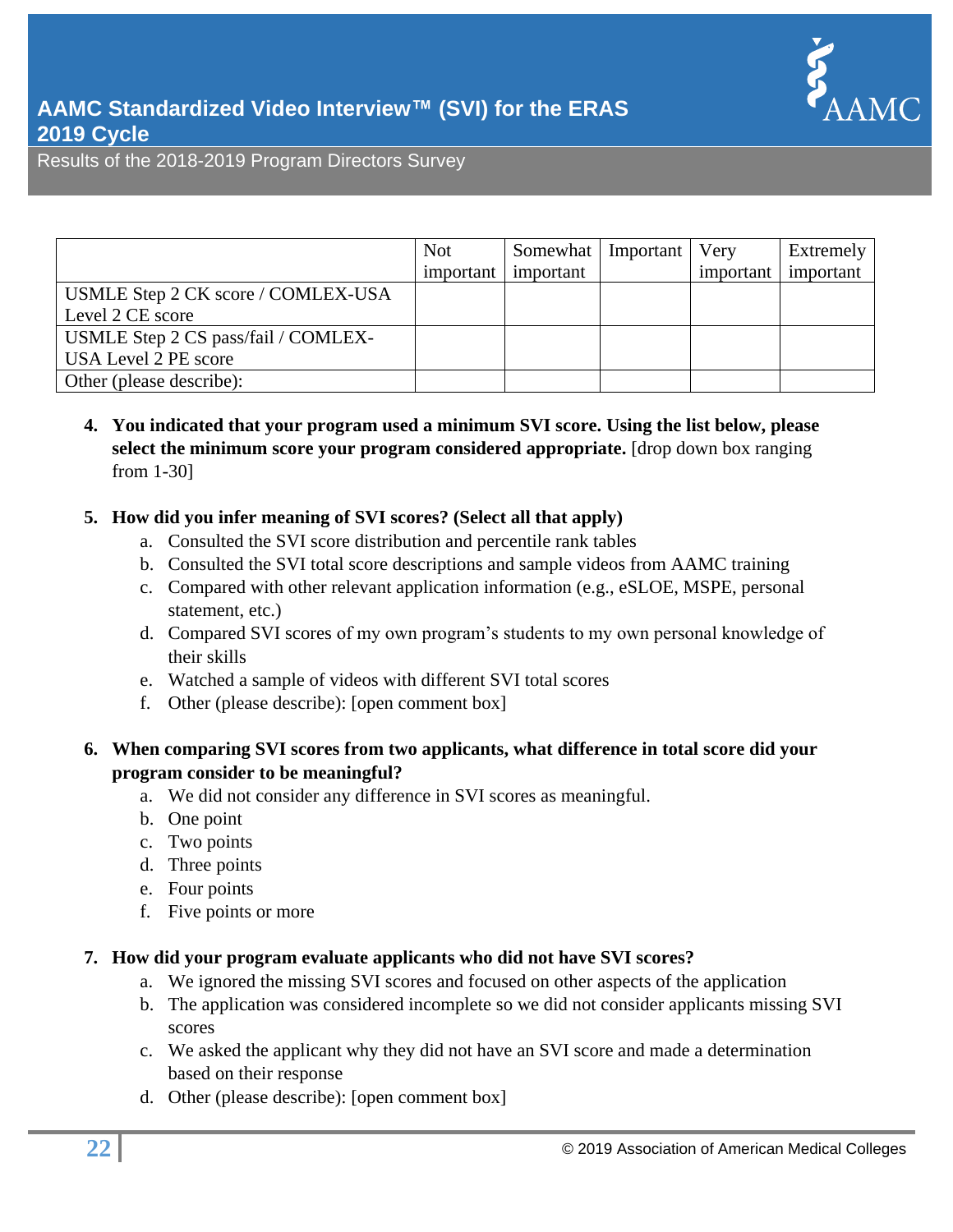

# **8. Please rate the extent to which you agree or disagree with the following statements:**

|                                                  | Strongly | Disagree | Neither  | Agree | Strongly |
|--------------------------------------------------|----------|----------|----------|-------|----------|
|                                                  | disagree |          | agree    |       | agree    |
|                                                  |          |          | nor      |       |          |
|                                                  |          |          | disagree |       |          |
| SVI scores contributed unique information to my  |          |          |          |       |          |
| program's selection process.                     |          |          |          |       |          |
| SVI scores helped us compare Interpersonal and   |          |          |          |       |          |
| <b>Communication Skills and Professionalism</b>  |          |          |          |       |          |
| between applicants from different medical        |          |          |          |       |          |
| schools.                                         |          |          |          |       |          |
| SVI scores provided information about            |          |          |          |       |          |
| applicants' Interpersonal and Communication      |          |          |          |       |          |
| Skills and Professionalism that was easy-to-use. |          |          |          |       |          |

# **9. Please rate the extent to which you agree or disagree with the following statements:**

|                                                      | <b>Not</b> | Somewhat | Likely | Very   | Extremely |
|------------------------------------------------------|------------|----------|--------|--------|-----------|
|                                                      | at all     | likely   |        | likely | likely    |
|                                                      | likely     |          |        |        |           |
| How likely are you to use SVI scores, in             |            |          |        |        |           |
| conjunction with other information, to finalize your |            |          |        |        |           |
| rank order list?                                     |            |          |        |        |           |
| How likely is your program to use SVI scores         |            |          |        |        |           |
| during the SOAP process for applicants with whom     |            |          |        |        |           |
| in-person interview was not possible?                |            |          |        |        |           |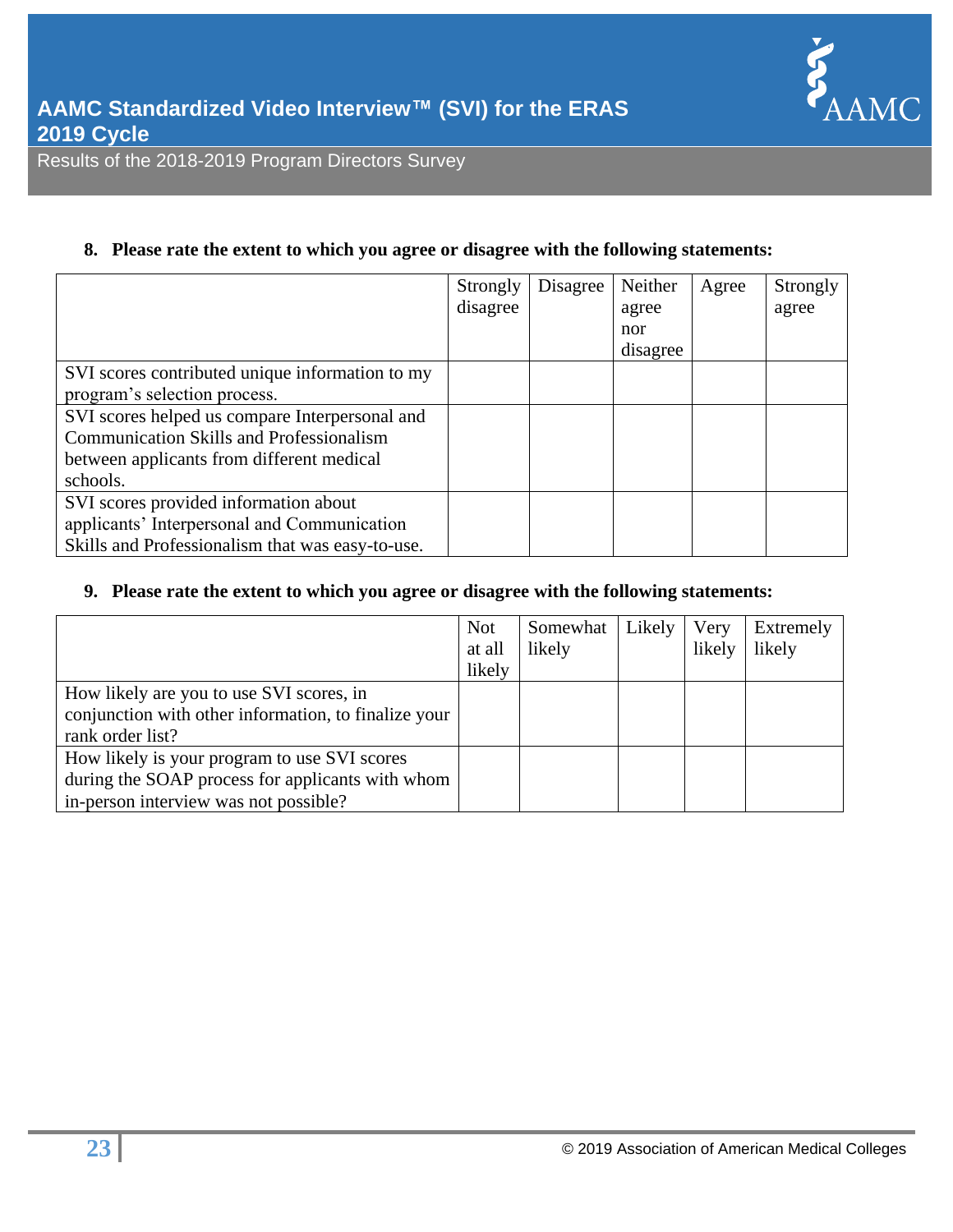

# *Using SVI Videos*

# **10. Did you watch any SVI videos?**

- a. Yes
- b. No

*Question 11 is Conditionally Shown if Q10 = No. Then, respondents are branched to Q14.*

# **11. Why didn't you watch any SVI videos? (Select all that apply)**

- a. My program screened out videos to ensure a blind review
- b. I did not have time to watch SVI videos
- c. I did not believe SVI videos would add value to our selection process
- d. I did not want the SVI videos to alter my initial impressions of applicants
- e. I wanted to rely on the scores provided by AAMC raters
- f. Other (please describe): [open comment box]

# *Questions 12-13 are Conditionally Shown if Q10.*

# **12. Why did you watch SVI videos? (Select all that apply)**

- a. To "get to know" the applicants
- b. To see what a video-recorded response looked like
- c. To understand the range of SVI scores (low, medium, high scores)
- d. To determine whether my impression of the SVI scores aligned with SVI videos
- e. To determine whether SVI videos aligned with other applicant information (e.g., eSLOE, MSPE, personal statement, etc.)
- f. To compare applicants with equivalent qualifications (i.e., two or more students with similar application profiles)
- g. To determine if applicants with low grades/test scores would be desirable for my program
- h. To find "diamonds in the rough" (applicants with good but not outstanding credentials)
- i. Other (please describe): [open comment box]
- **13.** In general, SVI scores aligned with my program's impression of SVI videos [1=Strongly Disagree,  $2 = Disagree$ ,  $3 = Neither$  Agree nor Disagree,  $4 = Age$ e,  $5 = Strongly$  Agree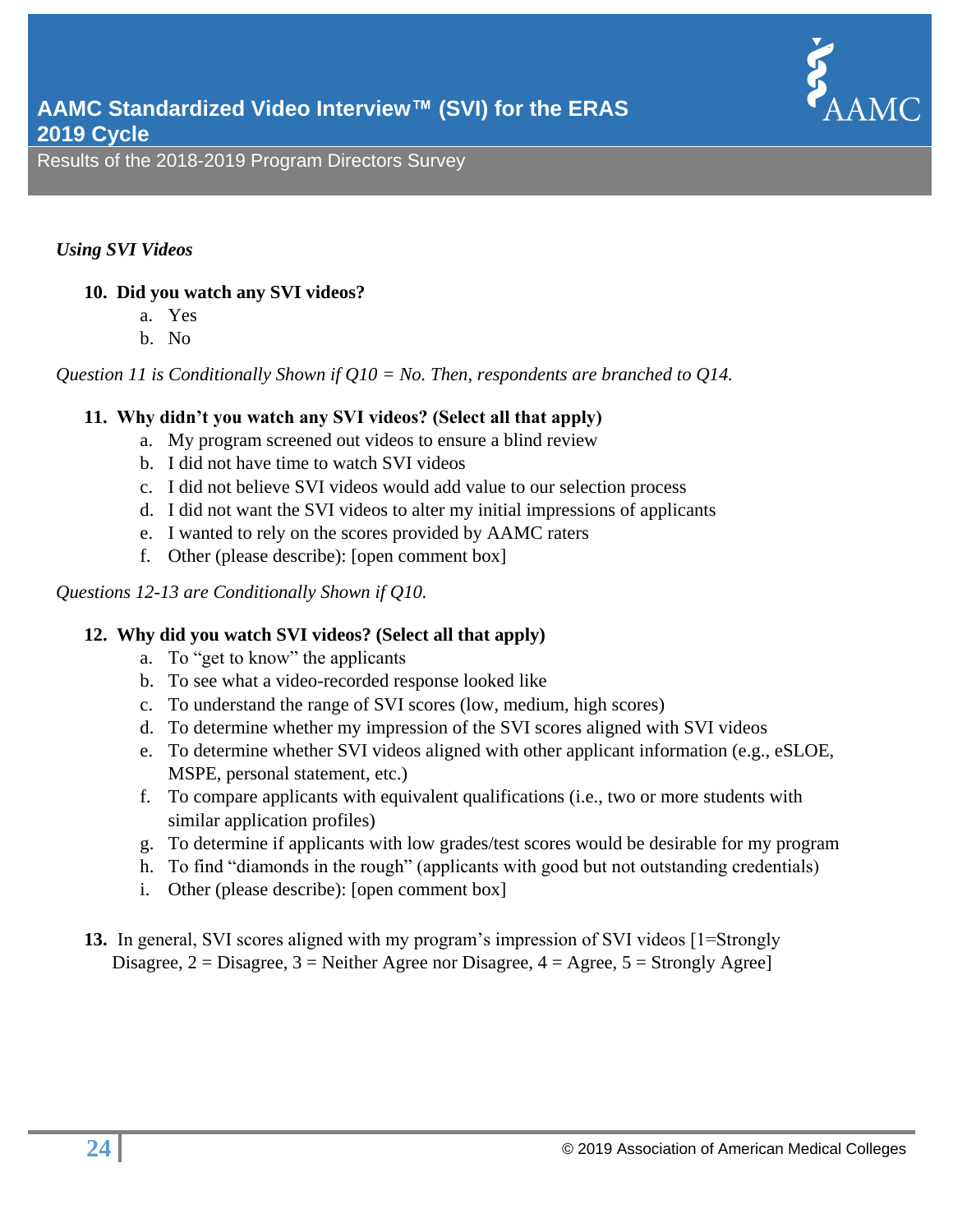

# *SVI Resources*

# **14. Please rate the usefulness of the following resources:**

|                                           | <b>Not</b> | Somewhat | Useful | Very   | Extremely | Did        |
|-------------------------------------------|------------|----------|--------|--------|-----------|------------|
|                                           | useful     | useful   |        | useful | useful    | <b>Not</b> |
|                                           |            |          |        |        |           | Use        |
| <b>Score Distribution and Percentile</b>  |            |          |        |        |           |            |
| <b>Rank Table</b>                         |            |          |        |        |           |            |
| <b>Using AAMC Standardized Video</b>      |            |          |        |        |           |            |
| <b>Interview Scores in Residency</b>      |            |          |        |        |           |            |
| Selection: A Guide for Emergency          |            |          |        |        |           |            |
| <b>Medicine Training Programs</b>         |            |          |        |        |           |            |
| AAMC Training Module -                    |            |          |        |        |           |            |
| Competencies Assessed on the AAMC         |            |          |        |        |           |            |
| Standardized Video Interview              |            |          |        |        |           |            |
| <b>AAMC Training Module -</b>             |            |          |        |        |           |            |
| <b>Interpreting AAMC Standardized</b>     |            |          |        |        |           |            |
| <b>Video Interview Scores</b>             |            |          |        |        |           |            |
| $AAMC$ Training Module – Using            |            |          |        |        |           |            |
| <b>AAMC</b> Standardized Video Interview  |            |          |        |        |           |            |
| <b>Total Scores in Trainee Selection</b>  |            |          |        |        |           |            |
| AAMC Training Module -                    |            |          |        |        |           |            |
| Standardized Video Interview              |            |          |        |        |           |            |
| <b>Unconscious Bias Training</b>          |            |          |        |        |           |            |
| <b>AAMC</b> Webinar                       |            |          |        |        |           |            |
| <b>SVI</b> website                        |            |          |        |        |           |            |
| <b>AAMC</b> Standardized Video Interview: |            |          |        |        |           |            |
| Essentials for the 2019 ERAS season       |            |          |        |        |           |            |
| <b>AAMC</b> Standardized Video Interview: |            |          |        |        |           |            |
| <b>Tips for Applicants</b>                |            |          |        |        |           |            |
| <b>AAMC Online SVI Practice Interview</b> |            |          |        |        |           |            |
| (for applicants)                          |            |          |        |        |           |            |
| Other (please describe below):            |            |          |        |        |           |            |

**15. Please provide any suggestions you have for improving the existing training modules and other resources.** [open comment box]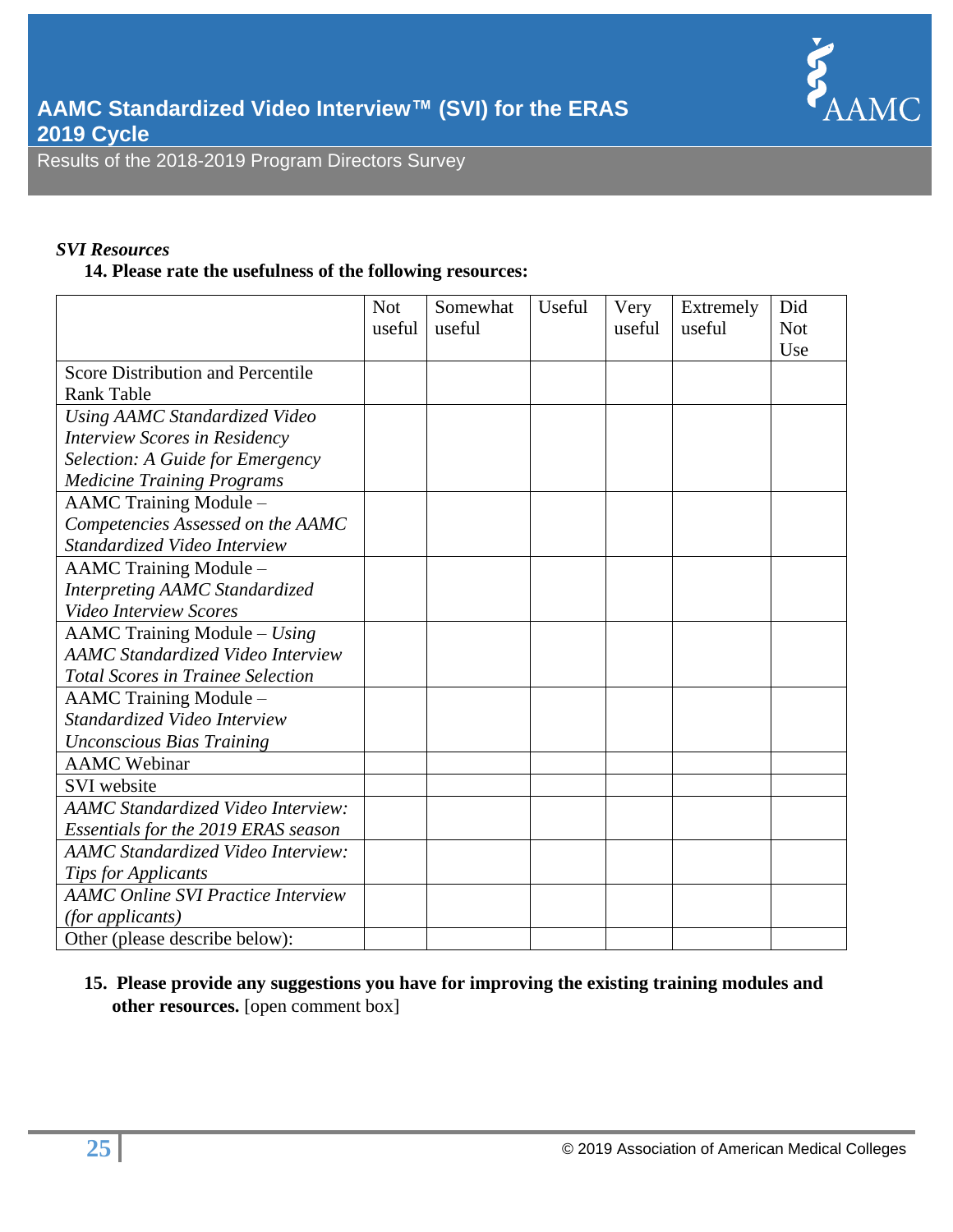

# *Future of the SVI*

- **16. Which of the following enhancements to the PDWS would help your program incorporate the SVI into your residency selection process?**
	- a. Ability to register for the SVI during ERAS set up
	- b. Inclusion of SVI percentile ranks
	- c. Ability to view SVI score report/transcript
	- d. Ability to view SVI scores from multiple years
	- e. Other (please describe): [open comment box]
- **17. Please provide any suggestions you have for improving the presentation and/or location of SVI scores and videos in PDWS.** [open comment box]

# **18. Do you plan to ask applicants why they did not take the SVI during the in-person interview?**

- a. Yes
- b. No

**How likely is your program to use the following as part of your residency selection process next year, should the SVI move forward (i.e., ERAS 2020)?**

|                       | likely | Not at all   Somewhat   Likely<br>likely | Very<br>likely | Extremely<br>likely |
|-----------------------|--------|------------------------------------------|----------------|---------------------|
| 19. SVI scores        |        |                                          |                |                     |
| <b>20.</b> SVI videos |        |                                          |                |                     |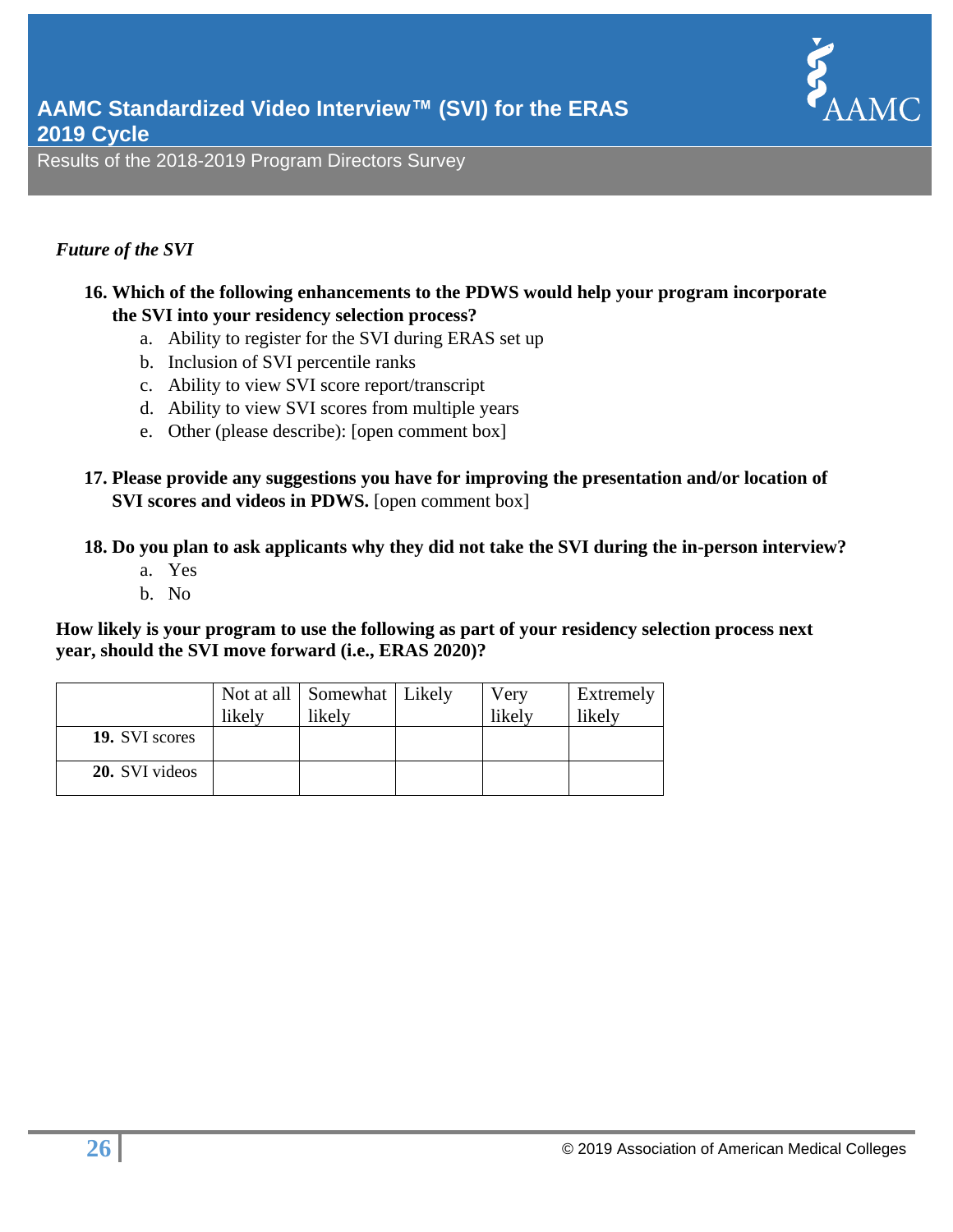

# *Questions 21-22 Conditionally Hidden if Q1 = No.*

|                 | Will increase | Will increase | Will have no | Will decrease | Will decrease |
|-----------------|---------------|---------------|--------------|---------------|---------------|
|                 | my time       | my time a     | effect       | my time a     | my time       |
|                 | substantially | little        |              | little        | substantially |
| 21. How do you  |               |               |              |               |               |
| anticipate      |               |               |              |               |               |
| incorporating   |               |               |              |               |               |
| SVI scores into |               |               |              |               |               |
| your process    |               |               |              |               |               |
| next year       |               |               |              |               |               |
| (should it move |               |               |              |               |               |
| forward) will   |               |               |              |               |               |
| influence the   |               |               |              |               |               |
| amount of time  |               |               |              |               |               |
| you spend       |               |               |              |               |               |
| reviewing       |               |               |              |               |               |
| applications?   |               |               |              |               |               |
|                 |               |               |              |               |               |

|                                                                  | Not at all<br>likely | Somewhat<br>likely | Likely | Very likely | Extremely<br>likely |
|------------------------------------------------------------------|----------------------|--------------------|--------|-------------|---------------------|
| 22. How likely are                                               |                      |                    |        |             |                     |
| you to<br>recommend the<br>SVI to other<br>residency<br>faculty? |                      |                    |        |             |                     |

# **23. What other information do you need to trust SVI scores?** [open comment box]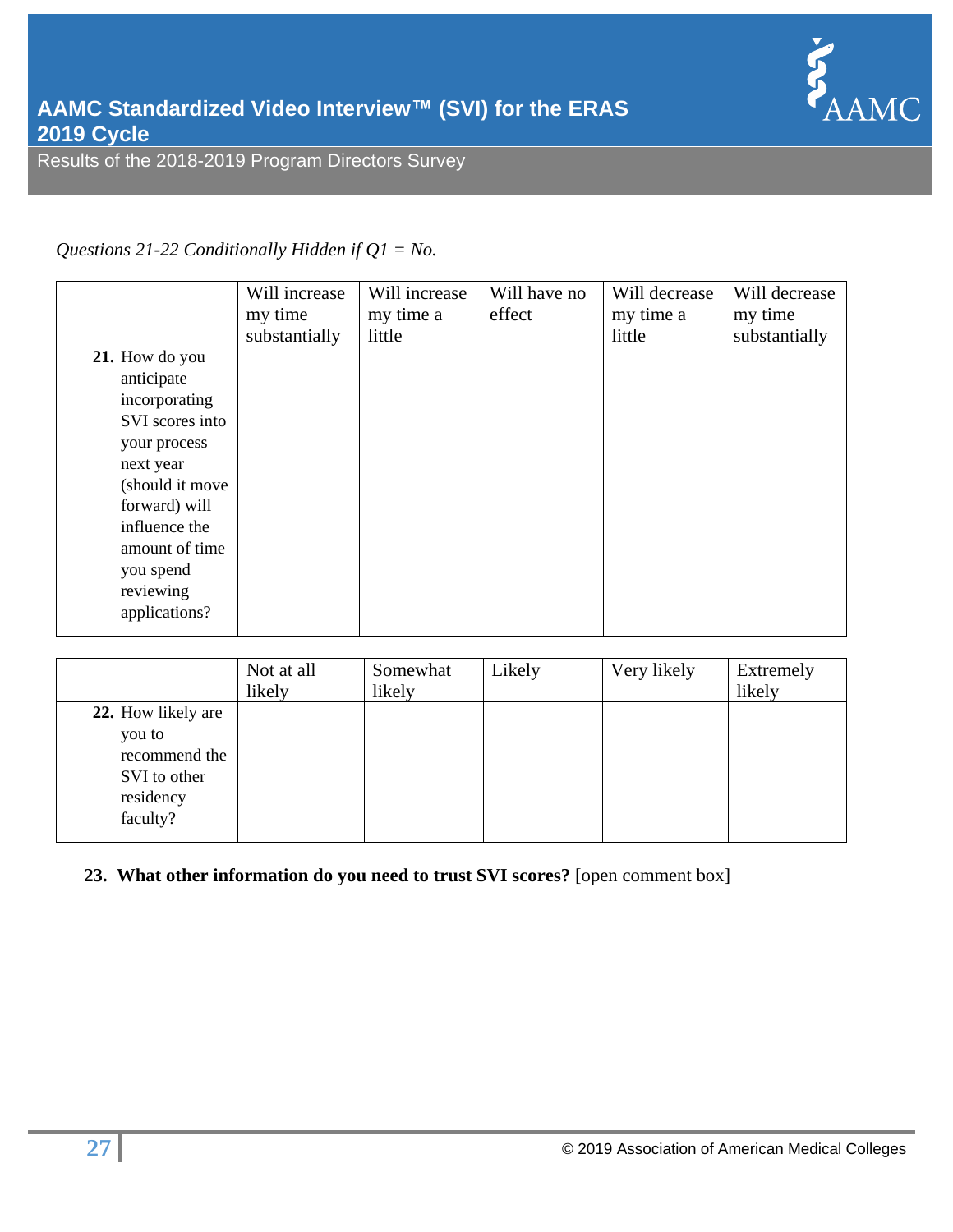

# *Demographics*

# **24. What is your role? (Select all that apply)**

- a. Program Director
- b. Associate or Assistant Program Director
- c. Program Coordinator
- d. Other (please specify): [open comment box]

# **25. How many years have you served in that role?**

- a.  $<$  5 years
- b. 5-9 years
- c. 10-19 years
- d.  $>20$  years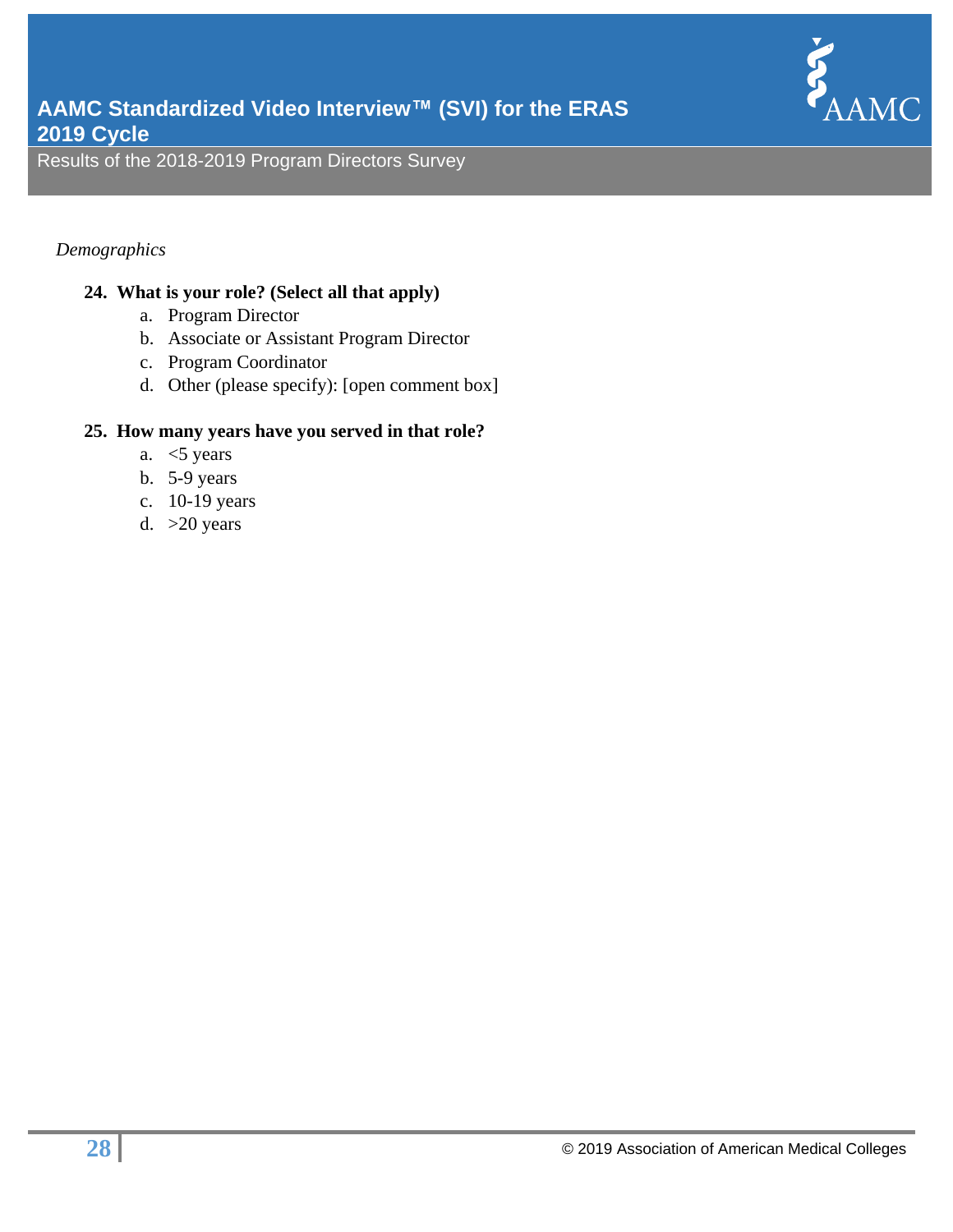

# **Appendix B**

# **Program Director Survey Comments**

Overall, 94 comments were provided in the survey; upon review, 10 comments were dropped for lack of content (e.g., none, n/a). The remaining 84 comments were reviewed for themes. Six overarching themes emerged, including: (1) SVI Research, (2) SVI Scores and Videos, (3) SVI Value, (4) SVI Design, (5) SVI Resources, and (6) PDWS Enhancements. Comments are organized by theme and displayed verbatim below.

# **SVI Research**

# *Calls for Performance Outcomes*

- "I have not seen data to suggest that the interview behaviors would predict important outcomes for me as a GME educator and I am aware of the potential for bias that could unconsciously influence important decisions for the applicants."
- "I guess I want data that the score actually correlates with the success of a resident."
- "would like to see longitudinal study that scores correlate significantly with behaviors and communications as a resident, until then it is unproven"
- "I need either research showing SVI scores predict important GME outcomes OR I need better construct and content validity by having the applicants demonstrate behaviors related to outcomes such as standardized patient interactions"
- "Studies showing whether SVI correlated with ICS / Prof during residency"
- "Validation data; I am already a believer in the SVI scores, but data would solidify this"
- "I need to see if this actually correlates with CCC reviews of interns' performance on these measures"
- "evidence of validity at predicting success in residency"
- "feedback about how the candidate actually performed in residency."
- "outcomes data related to resident performance"
- "just time to see how my residents with certain SVI scores perform in residency"
- "validation with residency outcomes"
- "See how it relates to outcomes"
- "outcomes data"
- "more validation"
- "Verifiable, reproducible scores with high Kappa scores between graders AND proof that higher scores predict success in residency"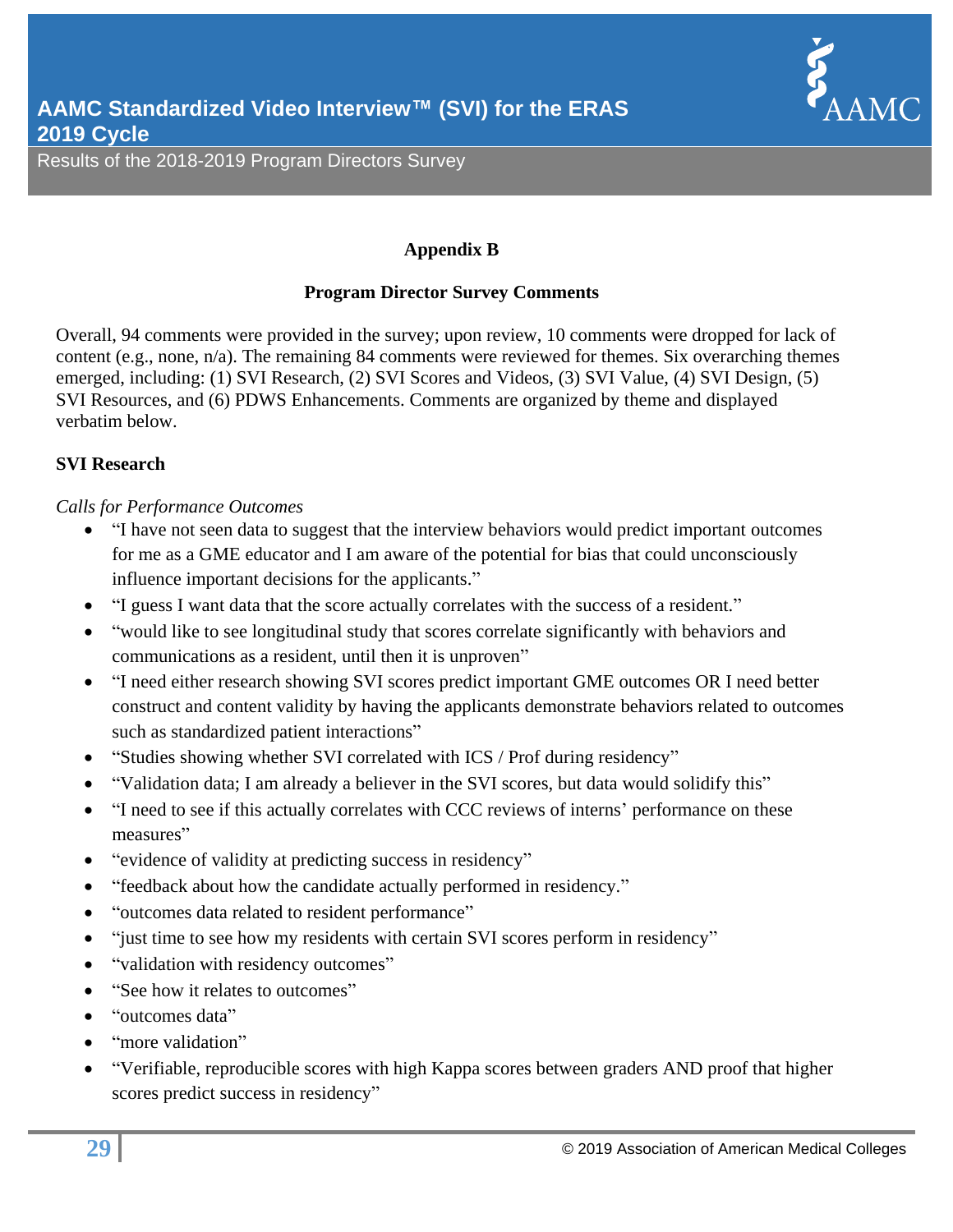

• "a better understanding of what constitutes a good score for my [specialty] & my program in particular"

# *Other*

- "Research."
- "data"
- "literature that it makes a difference vs the time investment"
- "Info on what it's giving me outside of in person interview"

#### **SVI Scores and Videos**

#### *Use of SVI Scores*

- "Used SVI total score to help interpret the application as a whole"
- "for international or other non traditional applicants"
- "Video scores were only used to HELP applicants get an interview, they were never used AGAINST applicants as a negative."
- "Didn't use it as a determinant"
- "Used as one of the scored data points in our file review. Was scored with a much lower weight than other factors. Ultimately, applicants are chosen by their total numerical score."
- "Used the score to tie break ... but a higher SVI score meant you were less likely to get an interview bc that's the only reason their app review score was higher in the first place"
- "it was really easy to use/view."

# *Lack of Use*

- "was a metric we tracked however did not really weigh into our interview decision."
- "did not use it at all to decide whom to invite."
- "Did not use"
- "did not use "
- "did not use scores at all"
- "Didn't"
- "I will not use them"

# *Impressions of SVI Scores*

• "I find [the] SVI not without value but not sure of the cost, and not sure reliability of scores and percentiles. Very very low scores seem appropriate, the rest sometimes I disagree with assessment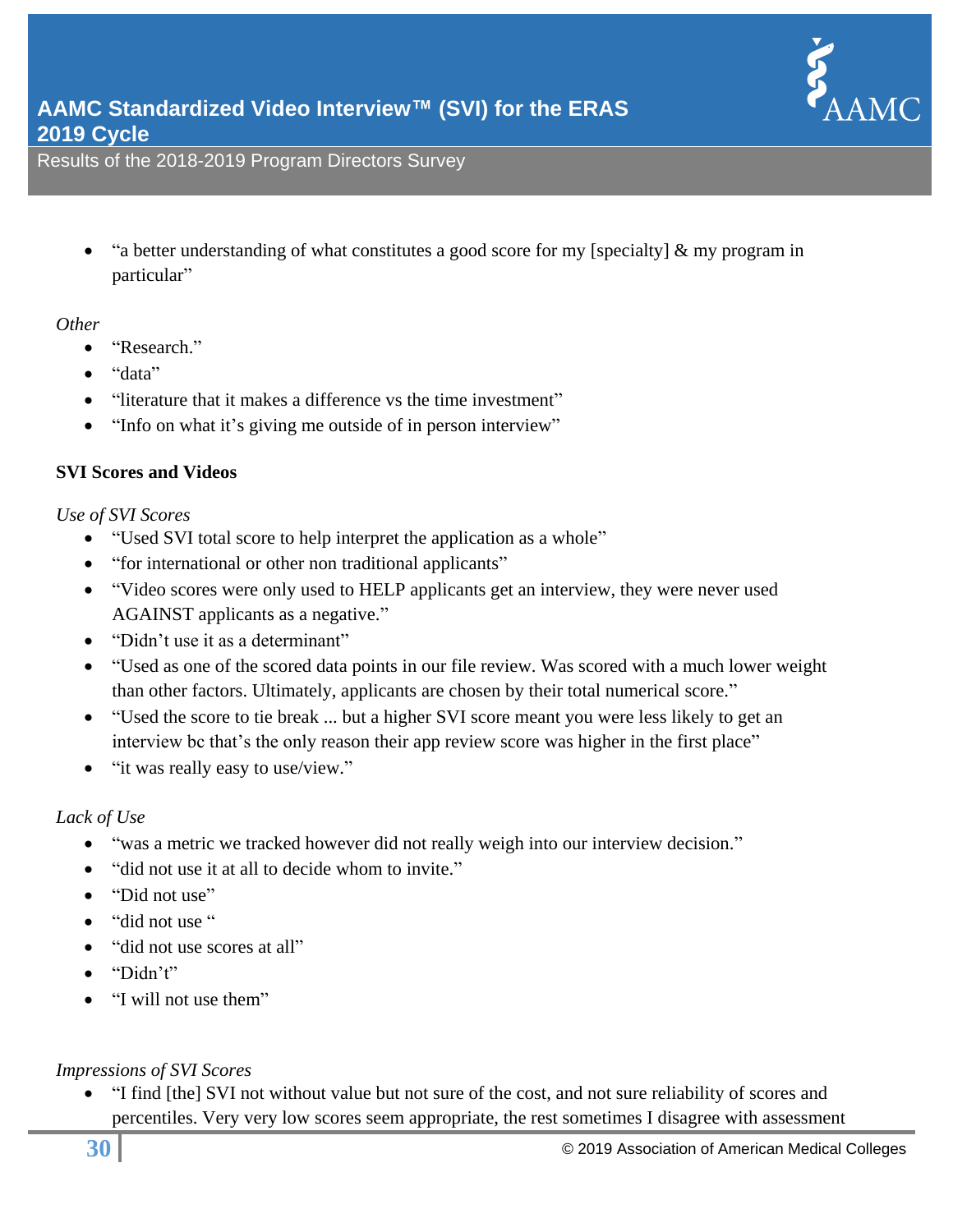

**2019 Cycle**

by reviewers especially when they inject concerning behaviors in medicine that an HR reviewer may not recognize"

- "I found the SVI score correlated with pass scores of the PE and comlex 2 /usmle scores people who did poorly with the interviews did well interviews on days of interviews too."
- "Scores seem to have little relation to the interview quality we get in person."
- "with live interviews, we've found an incredible amount of variability in our ability to gauge the quality of an applicant. Would need years of data showing that those with high SVI scores actually correlated with ICS/low with poor ICS"
- "They don't correlate with our assessments of our rotators, so we're not going to have trust in the SVI scores"
- "Scores seem to vary widely even given similar responses to questions among applicants"
- "i feel (maybe inappropriately), that the curve of svi scores has become overly concentrated around the mean (that is, less variability). that would make the svi less useful"
- "I want to SEE the video. I trust my experience/review over someone else, since there is some subjectivity. What one person thinks is good communication/professionalism, may not be so clear, or fall under the same expectations I want for my own residents"
- "They so far have highlighted those who are smooth talkers vs those that are a little awkward. That is pretty meaningless to me. Also I feel that ortho vs EM vs IM vs pathology are probably looking for different traits and thus the score isn't helpful."
- "I don't have a great sense of how these are graded-- is a "good answer" for my [specialty] necessarily a good answer for all specialties"
- "[Specialty] specific goals for SVI scores"
- "i trust them"

# *Use of SVI Videos*

- "Continue to provide videos, lose the scores and put those resources into something else."
- "Keep the avi, lose the scoring system"
- "extreme high or low scores"
- "To prepare for interview day, learn info not in the paper application, and to get a sense of applicants before their arrival. And to even RECOGNIZE applicants, since their professional photos are sometimes way different than their video image!"
- "to remind myself of the applicant through mannerisms"
- "did not used scores at all, occasionally watched video on borderline applicants but made my own determinations"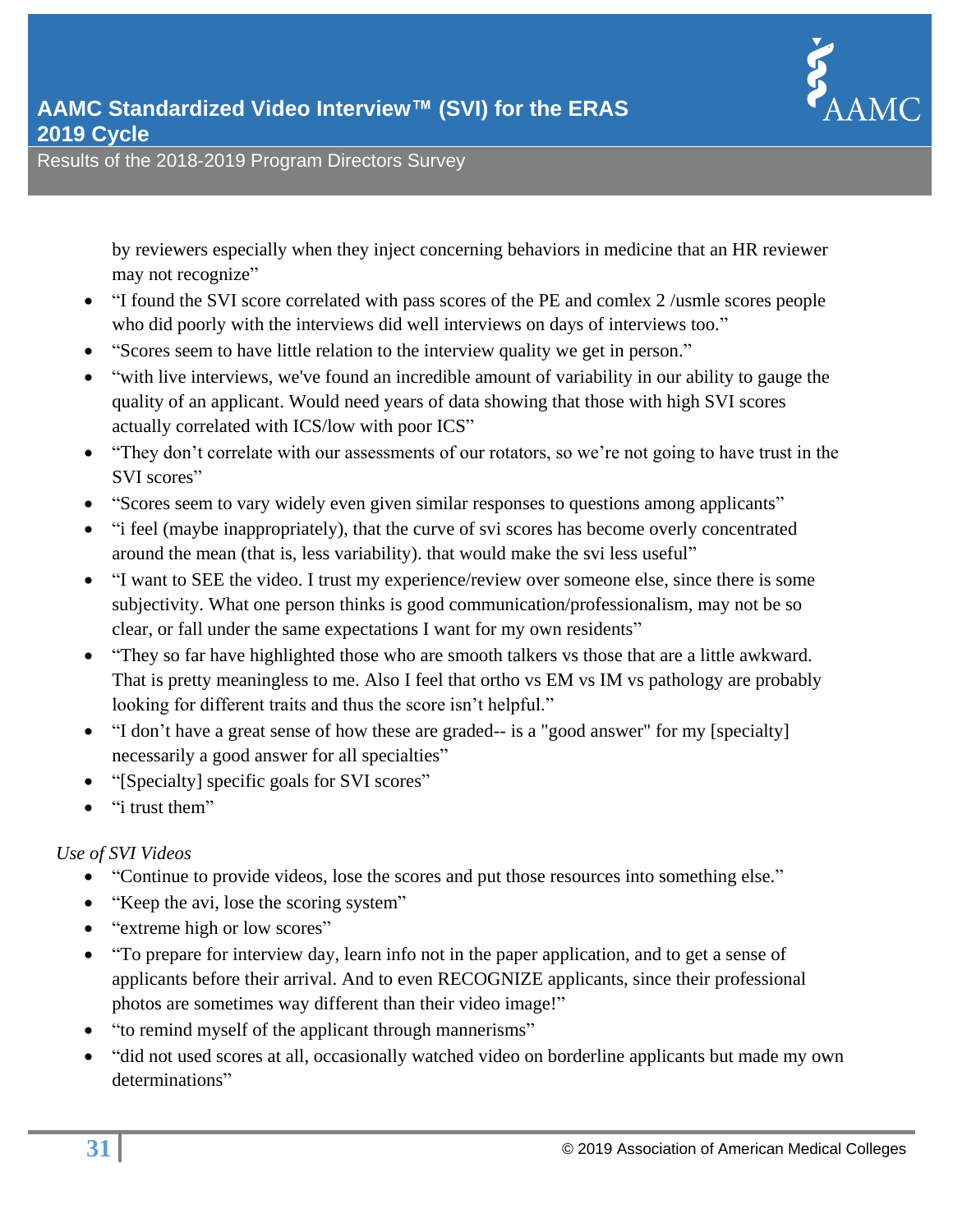

• "The trouble is reading 800 applications is crazy enough as it is and I barely get through them. I just don't know how I would find time to watch the SVI - perhaps if there were a candidate we were on the fence about after ranking the list we could use it"

#### *Score/Video Discordance*

- "While we found listening to the videos useful, we have consistently (for the past 2yrs) that the scores don't correlate at all with the students' performance in the video (or in person)--completely divergent. So we don't look at the actual score at all"
- "Scores completely divergent from video performance. Some low SVIs had outstanding interviews and some high scores were terrible. This bore out in live interviews as well. So we throw out the scores."
- "I have two yrs experience with the SVI scores--they do not correlate with performance on the videos. Some 12's had fantastic videos, and some 26s were truly terrible people in the videos (and in person). Throw out the scores--that's what we do."
- "I don't place much faith into the scoring system now that I have spent so much time viewing the videos and find the scores [discrepant] from my interpretation."
- "This is a waste of money and time for everyone. SVI scores of my own medical students do not correlate with their value. Last year the highest scoring student did not match and one of the lowest scoring students had the best match (and was ranked to mat"
- "I appreciate the attempt to bring an objective score to this subjective process, however this is what the interview is for and the letters of recommendation. I have met people with svi scores in the high 20's who were truly lacking on an interpersonal level and I have met people with an SVI score around 10 who were delightful and insightful people who will make compassionate and ethical physicians. Trying to bring this down to just a couple of questions seems naïve to me."

# **SVI Value**

#### *No Perceived Value*

- "This was a good effort but is not ultimately useful and should be abandoned"
- "The SVI was a good intention, but not a good idea. Let's move on."
- "none, I would remove this part of the application process all together"
- "again if you want to make the system better fix the problem, don't create new stressors"
- "i don't think they are a useful adjunct"

# *Applicant Burden*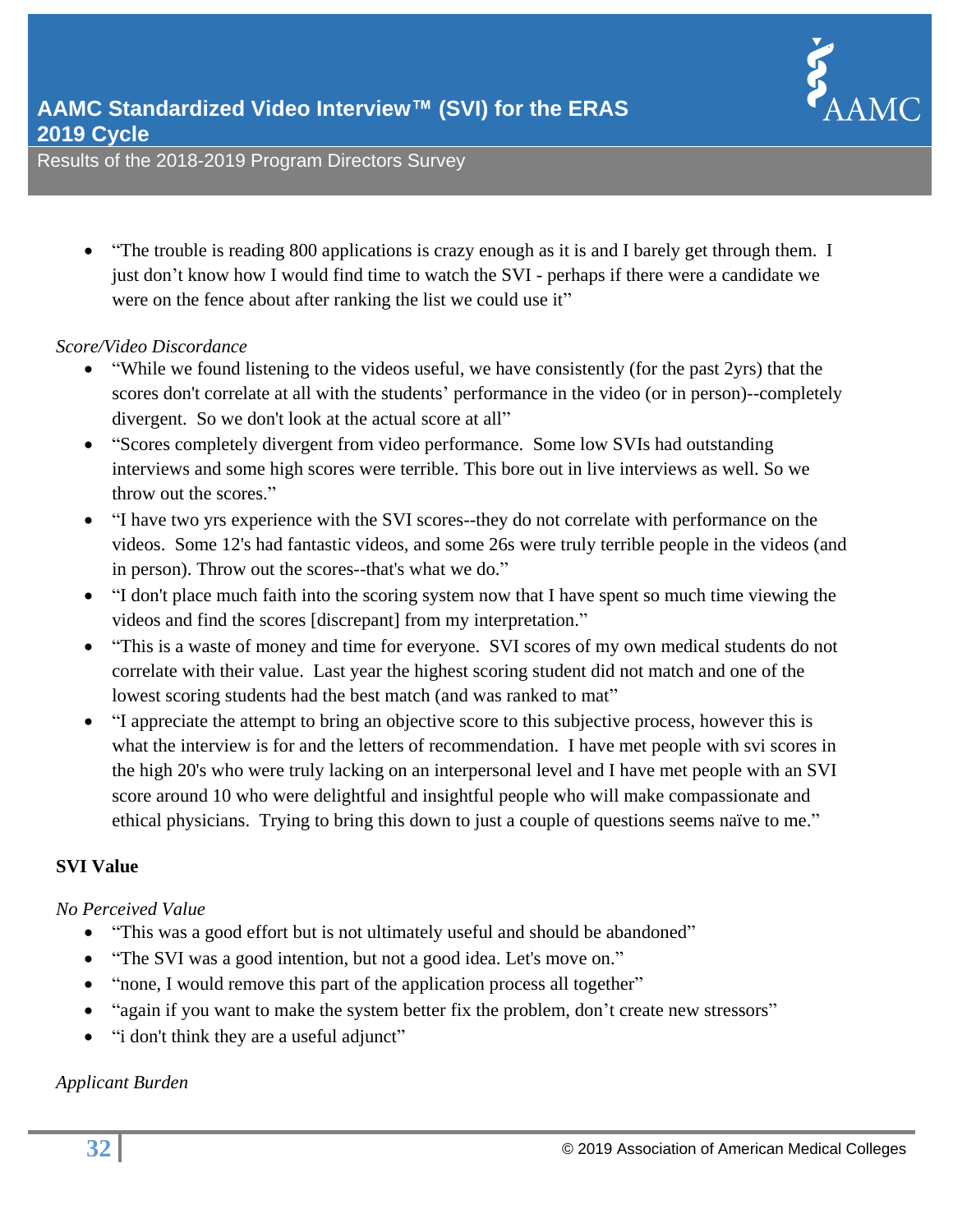

- "I am not sure this added stressor for the applicants adds much for the programs. If [we] are going change the process and make it better we should start with the root problem - THE MATCH SYSTEM"
- "We did not find the SVI to be useful at all. Was another 'cost' to the applicant and a huge stressor for our EM bound students."
- "A colossal waste of time and money that only adds to the burden on the student"
- "I do not [believe] this adds anything and should be taken off the plate of the applicants, it is an additional stressor for them and adds nothing. stop trying to put bandaids on a broken process, fix the problem, fix the match system - it is old and out dated, expensive, time consuming."

# *Other*

- "recently it has claimed that pictures on applications can affect the selection process. I question whether the same concern for videos and bias can be stated is there away to study this"
- "it was really easy to use/view."
- "no money to support this process"

# **SVI Design**

- "I would like to see applicants performing tasks more in line with what we need to evaluate. For example a standardized patient encounter rather than interview questions. That would provide more content validity and construct validity than the questions currently asked."
- "They need to have accuracy and relevance to what I am [looking] for. I believe that the current system offers neither of these"
- "[Bias] of questions across cultural lines"
- "eliminate scoring, create spontaneous format"
- "I think the underlying idea of the SVI to pay attention to important non cognitive traits is valid. I'm not sure that talking to a computer is the best way to assess them in candidates. Also, our program has developed specific targets to assess"

# **SVI Resources**

- "i am VERY familiar with the SVI, hence i did not watch any training/information videos."
- "Last year, I did view them and did not find them useful"
- "The bias video was good. The others are too long for their content"
- "I'm sure the student resources are useful--if nothing else they would help alleviate some stress for them. I just haven't reviewed them. As far as program materials go, how to use the SVIs is fairly intuitive and program specific, so I never found the need for training materials around them, any more than a training manual for how to read a letter of recommendation, etc."